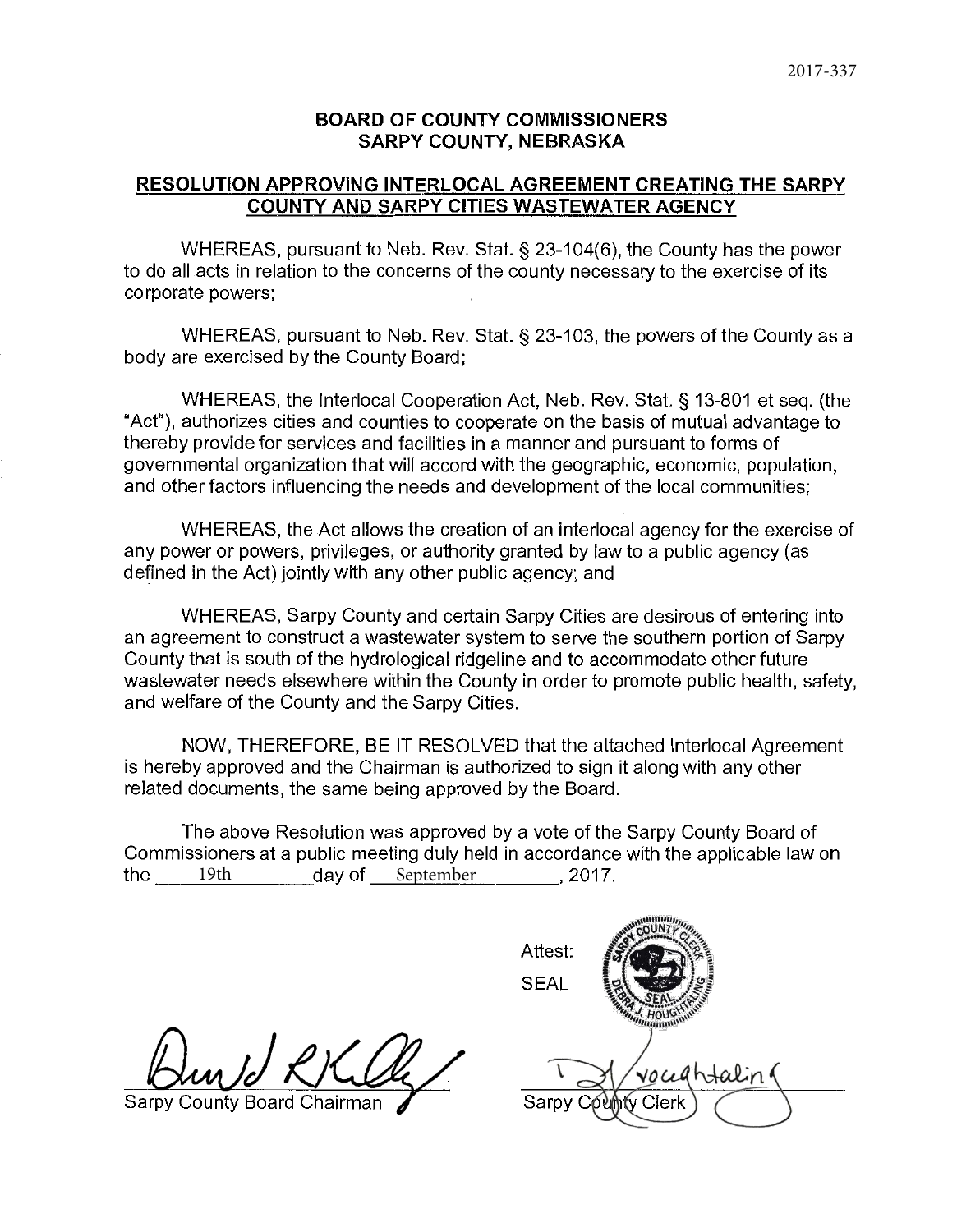# *Sarpy County Board of Commissioners*

**1210 GOLDEN GATE DRIVE PAPILLION, NE 68046-2895**  593-4155 **www.sarpy.com ADMINISTRATOR Dan Hains DEPUTY ADMINISTRATOR Scott Bovick FISCALADMIN./PURCHASING AGT. Brian Hanson** 



**COMMISSIONERS Don Kelly District 1 Jim Thompson District 2 Brian Zuger District 3 Gary Mlxan District** 4 **Jim Warren District 5** 

**MEMO** 

TO: Sarpy County Board

FROM: Dan Hoins

RE: Creation of Unified South Sarpy Wastewater System (Unified SSWS)

On September 19, 2017 the County Board will be asked to approve the Interlocal Agreement between Sarpy County and the five (5) Sarpy County Cities to create a Wastewater Agency which will oversee the construction of a wastewater system to serve the southern portion of Sarpy County.

Lack of sanitary sewer service south of the ridgeline has become an impediment to economic development in Sarpy County. Creation of the Wastewater Agency will allow for cooperation and collaboration between Sarpy County and the five (5) Sarpy County Cities in order to provide sanitary sewer service to the southern portion of Sarpy County and allow for future economic growth.

Please feel free to contact me with any questions. Thank you

Sarpy County Administrator

cc: Dan Hoins Brian Hanson Scott Bovick Denny Wilson Art Beccard Bruce Fountain Megan Stubenhofer-Barrett Deb Houghtaling

DH/lh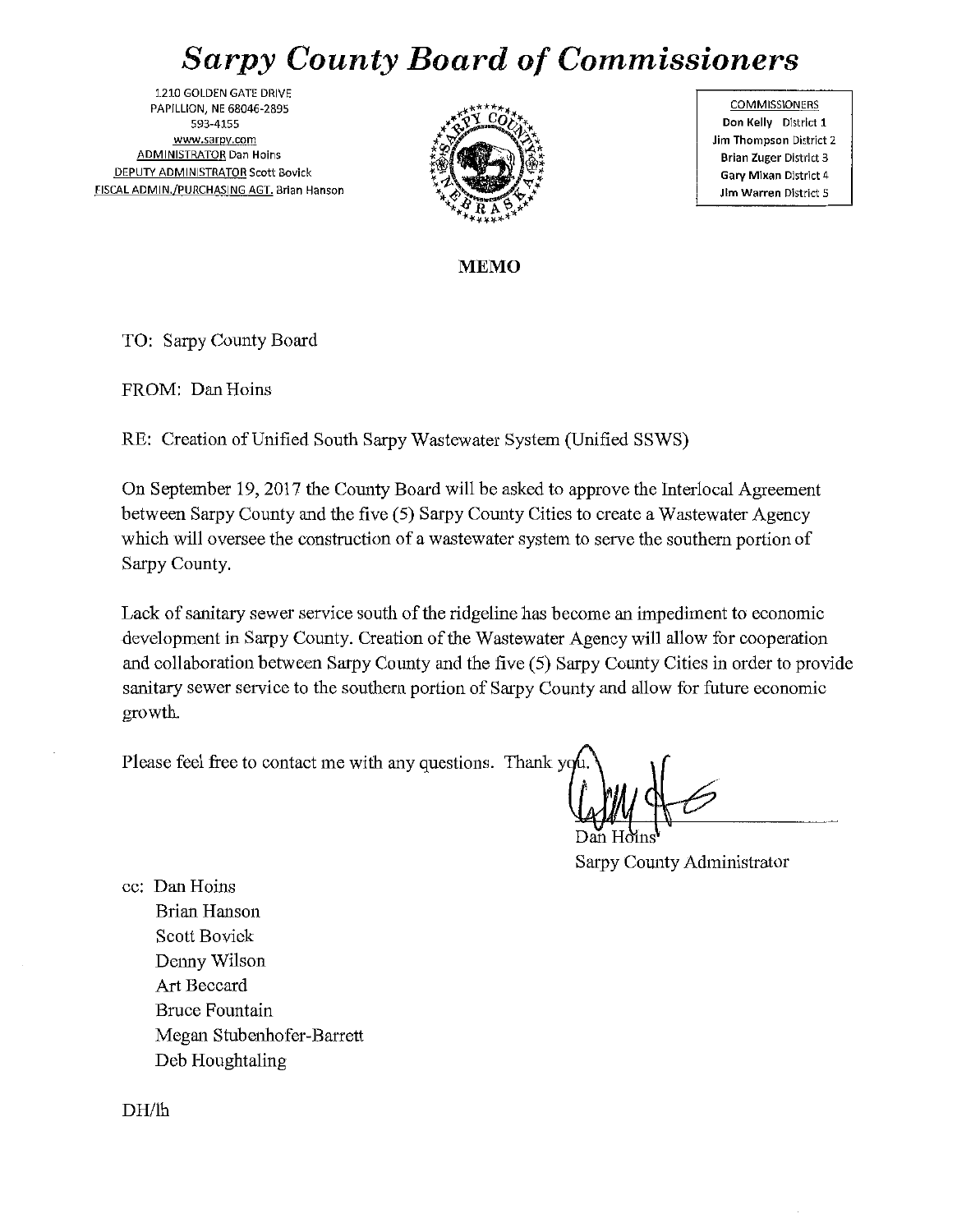# **SUMMARY REPORT UNIFIED SOUTH SARPY WASTEWATER SYSTEM (Unified SSWS)**

# **BACKGROUND INFORMATION:**

- Lack of sanitary sewer service south of the ridgeline has increasingly become an impediment to economic development and growth in Gretna, Springfield, Papillion, and in particular Bellevue, and in Sarpy County, the Greater Omaha Metropolitan area, and the State of Nebraska in general.
- Sanitary sewer service in Sarpy County and the five cities is mainly provided by the City of Omaha.
- Sarpy County and the five cities pay for sanitary sewer service; including the Combined Sewer Separation Charges (CSO Charges) where 100% of the CSO mandates are north of Harrison Street in Omaha.
- Sarpy County encompasses roughly 159,000 acres. Almost 60% of Sarpy County lies below a hydrological ridge line where no sanitary sewer service is available.
- Effectively, the City of Omaha will not accept sewer south of the ridgeline for development in southern Sarpy County.
- Over the last two years (2015-2016) Sarpy County, in collaboration and cooperation with the United Cities of Sarpy County updated the original study.
- The recent study concluded that a cooperative regional system would provide the needed capacity and increase the economic development and growth competitiveness of the County, metropolitan area, and the State of Nebraska.
- The recent update of the study and the cooperation between the county and cities resulted in a change in state law (LB 253) clearing the way for Sarpy County and the five cities to create an Agency to provide sanitary sewer service to the southern portion of Sarpy County independent of the City of Omaha.
- At the core of providing a long-term regional solution to the wastewater needs in Sarpy County is the need to establish some form of a regional authority or system. A basic foundation of regionalization is that it provides an overall benefit to the regional stakeholders.
- The proposed Agency Agreement also allows for funds for sewer construction, operation and maintenance to be utilized north of the ridge line (Section  $V(A)(1)$ .
- Absent a regional authority, Sarpy County and all five cities will face challenges to provide sewer service including significant water quality issues, the absence of a regional plan, and lose the economies of scale that will significantly reduce costs for current and anticipated future wastewater treatment needs.
- Additionally, a regional authority increases the likelihood of State and Federal assistance to construct a sewer system.

# **FISCAL IMPACT**

- South of the Ridgeline, growth upon full buildout is estimated to generate incremental annual revenue on the order of:
	- o \$15 million per year sales tax revenue for Sarpy County cities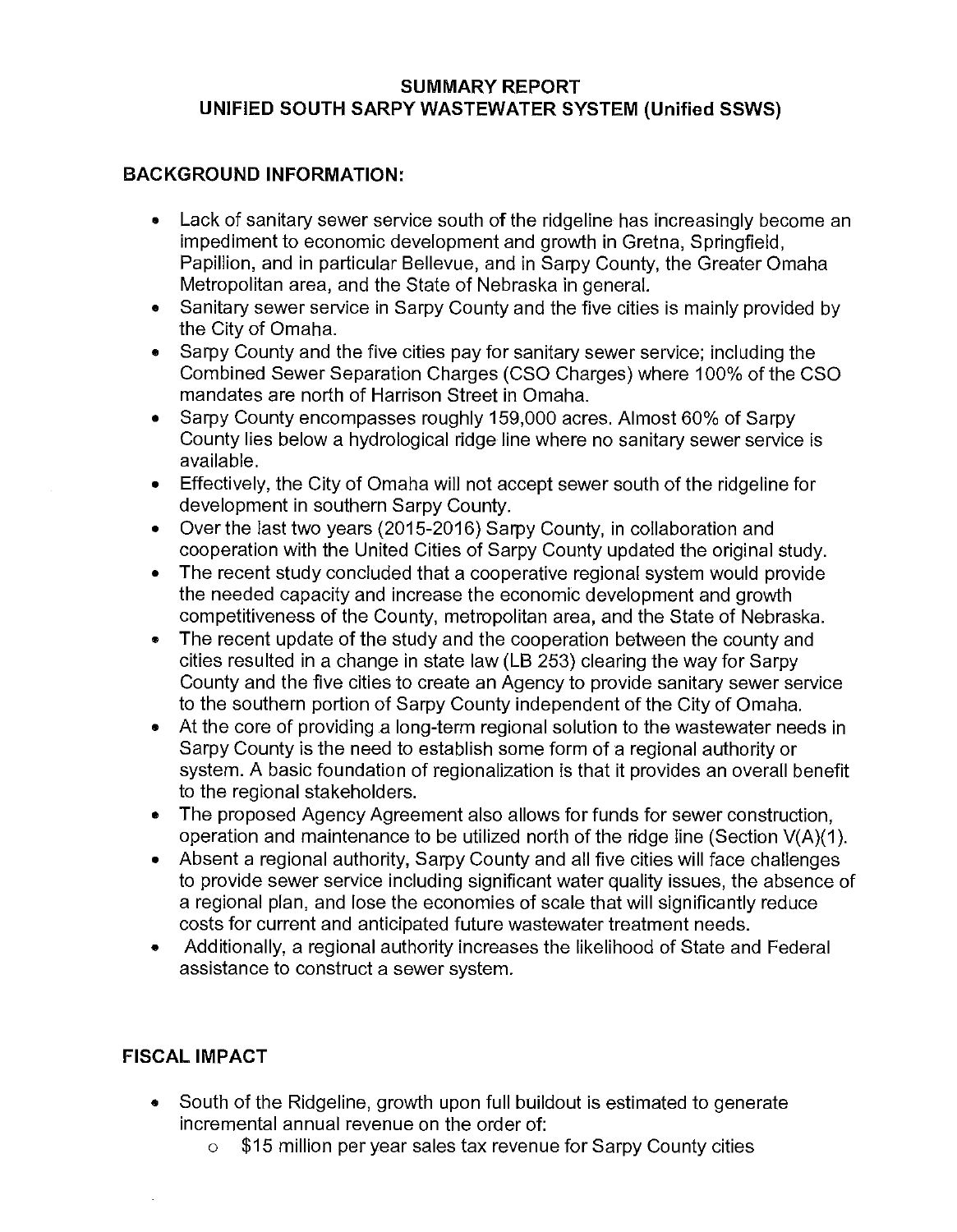- o \$45 million per year sales tax revenue for the State of Nebraska
- o \$19 million per year property tax revenue for Sarpy County cities
- o \$21 million per year property tax revenue for Sarpy County government
- o \$76 million per year property tax revenue to local school districts
- The updated regional wastewater study indicates full build out over a 25 to 50 year period at an estimated cost of 220 million dollars.

# **What is the plan to fund the \$220 million dollar projected cost?**

- Phase IA study was completed to confirm key decisions and recommendations from the previous studies, build upon them to refine the solution and develop a plan and framework for regional sewer service, recognizing from the prior planning effort that a regional approach is more economical.
- Phase 1A proposed the following possible funding scenarios:
	- o **Public/Private Partnerships.** An example of a public/private partnership may include financial contributions directly from the local development community and/ or investment from the public whom would get a reliable, consistent rate of return on their investment.
	- o **10.0 million grant from the state of Nebraska** of this grant, \$1.0 million should be placed in cash working capital reserves and the balance of \$9.0 million will be applied against Phase 1A capital projects.
	- o **Capital Payments/Connection Fees** from new development.
	- o **Customer rate revenues**

# **How much will user rates go up as a result of this project?**

- It is anticipated rates for user's north of the ridge line will be negotiated between the individual entities and the City of Omaha.
- The projected O&M usage rate for users within the SSWS area are \$4.60/1,000 gallons. For a customer that uses 7,500 gallons per month **this produces a bill (\$34.50/month) that is roughly equal to the current average bill paid by local stakeholders. (pg. 21, Financial Assessment Technical memorandum)**

# **What is this "Agency," what will it do and who will pay for it?**

- The Agency is being created to make efficient use of the Members' powers by enabling them to cooperate with each other and other political subdivisions on a basis of mutual advantage and thereby provide services and facilities in a manner and pursuant to forms of governmental organization that will accord best with geographic, economic, population and other factors.
- **e** Sarpy County will be providing \$250,000 as an initial budget with no request being made to cities for a contribution.
- Future budgets of the Agency will be reviewed and approved by each individual governing body
- The initial 4-year capital investment is projected at 22 million dollars (pg. 7, Financial Assessment and Technical memorandum) to be funded through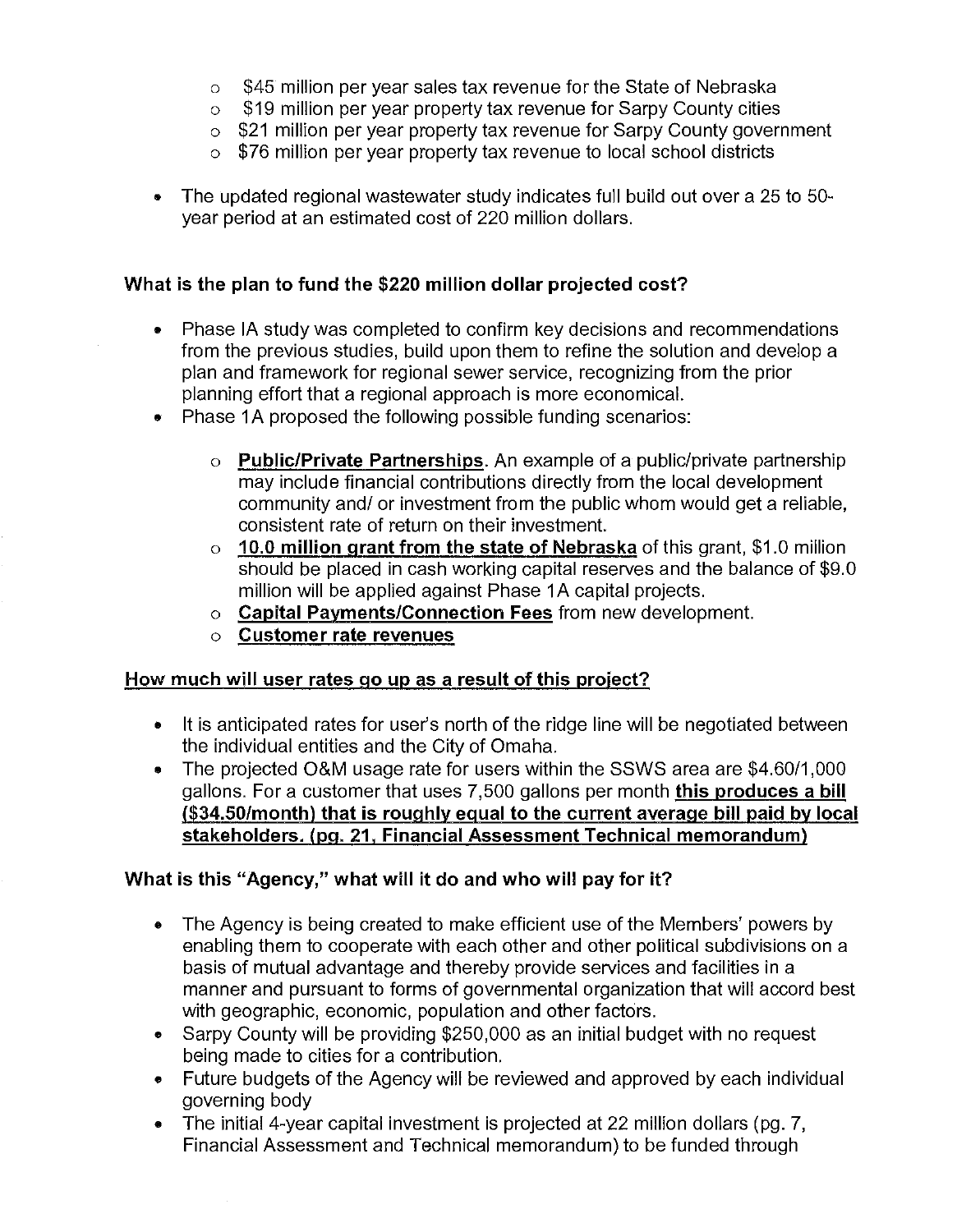Public/Private Partnerships, Federal and State Grants, Capital Payments and Connection Fees and Customer Rate Revenues.

- The County Board and each of the five city councils will approve an Agency budget on an annual basis.
- Once the budget is approved, the Agency will have authority, within the approved budget, to build the sewer system.
- The County Board chair and each Mayor (or their respective designees) will each have one vote. It will take 4 votes to pass any Agency business.
- The Agency cannot encroach upon or into any of the five cities corporate limits or zoning jurisdiction to construct sewers without a specific agreement between the Agency and the respective city.

# **Summary:**

- The Agency's primary role is designed as a mechanism for cooperation and coordination between Sarpy County and the five cities to create development and an enhanced tax base through new growth.
- The Agency is designed to allow each entity to maintain their own assets, autonomy, and individual self-determination regarding growth.

# **What's Next?**

- Upon creation of the Agency, we will pursue funding from state and federal agencies.
- The Agency will research and recommend any potential public/private partnerships to construct the system.
- The Agency will research and identify a process where the public has an opportunity to provide recommendations to the Agency regarding the timing, placement and funding of the sewer system.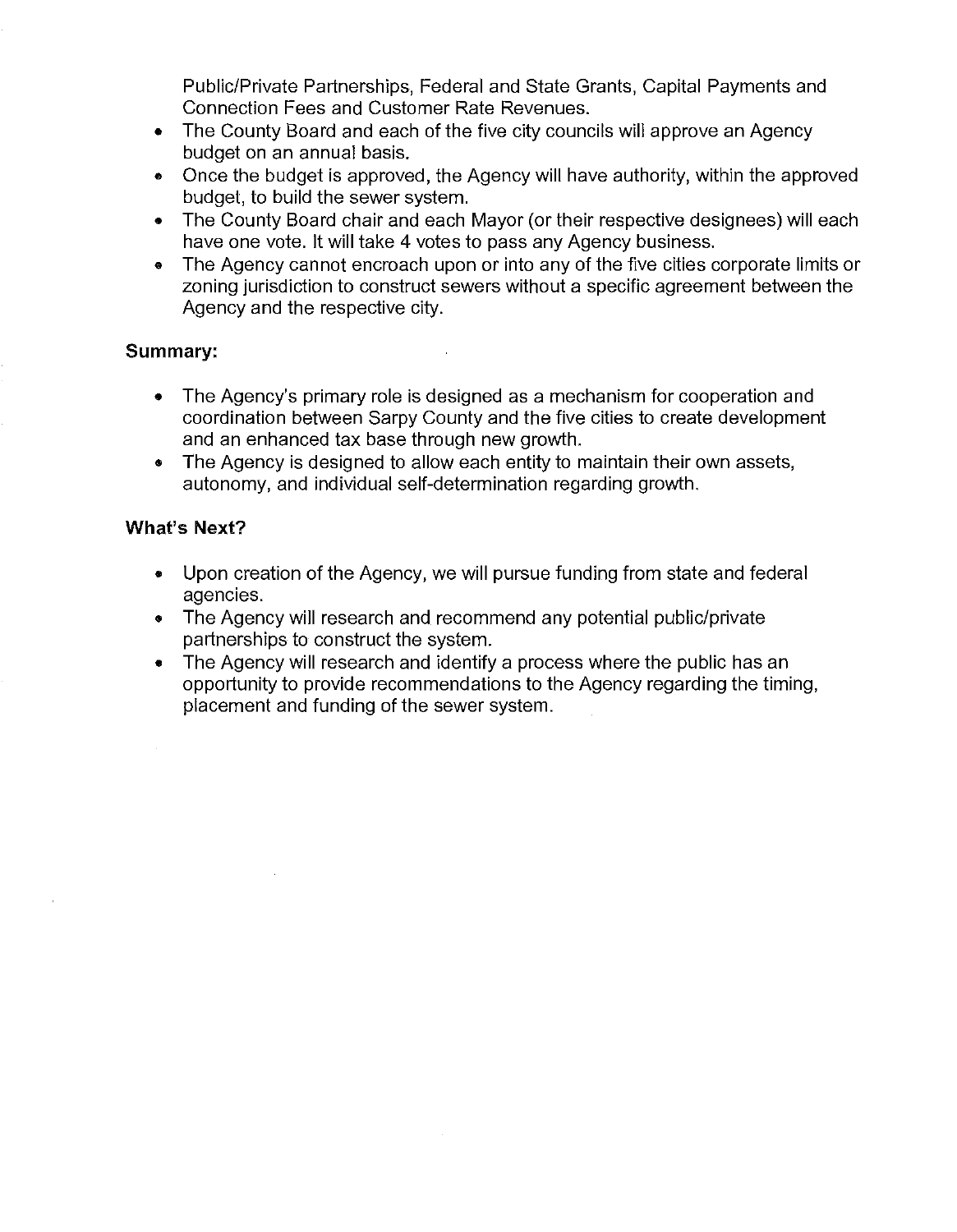# INTERLOCAL AGREEMENT CREATING THE SARPY COUNTY AND CITIES WASTEWATER AGENCY

THIS INTERLOCAL AGREEMENT CREATING THE SARPY COUNTY AND CITIES WASTEWATER AGENCY (the "Agreement") is made by and between the County of Sarpy, Nebraska (the "County" or "Sarpy County") and any number, but at least one, of the following eligible cities: the City of Papillion, Nebraska, the City of Bellevue, Nebraska, the City of Springfield, Nebraska, the City of La Vista, Nebraska, and the City of Gretna, Nebraska (each a "Sarpy City" and, collectively, the "Sarpy Cities"). Each authorized party that enters into this Agreement shall be known, individually, as a "Member," and collectively as "Members."

WHEREAS, the County and Sarpy Cities are political subdivisions, duly created and validly existing under the laws of the State of Nebraska;

WHEREAS, the Interlocal Cooperation Act, Neb. Rev. Stat. § 13-801 et seq. (the "Act"), authorizes cities and counties to cooperate on the basis of mutual advantage to thereby provide for services and facilities in a manner and pursuant to forms of governmental organization that will accord with the geographic, economic, population, and other factors influencing the needs and development of the local communities;

WHEREAS, the Act allows the creation of an interlocal agency by the Members for the exercise of any power or powers, privileges, or authority granted by law to a public agency (as defined in the Act) jointly with any other public agency;

WHEREAS, the Members hereto are desirous of entering into an agreement to: (a) construct a wastewater system to serve the southern portion of Sarpy County that is south of the hydrological ridgeline (the "Ridgeline"), and to accommodate other future wastewater needs elsewhere within the County in order to promote public health, safety, and welfare of the County and the Sarpy Cities and (b) finance the costs thereof, as set forth in this Agreement;

WHEREAS, as a means of constructing, equipping, operating, and maintaining a wastewater treatment facility, sewer system, and related appurtenances south of the Ridgeline ("Unified South Sarpy Wastewater System" or "Unified SSWS"), the Members desire to create a new interlocal agency pursuant to the Act, specifically the Sarpy County and Cities Wastewater Agency (the "Agency"), and enter into service and management agreements with such Agency to the extent allowed by law and authorized by the individual governing body of each Member;

WHEREAS, the Members desire that the Agency shall also have the authority to construct, equip, operate, and maintain any other separate and distinct wastewater treatment facilities, sewer systems, and related appurtenances owned by the individual Members elsewhere within Sarpy County (collectively, the "Other Wastewater Systems" or "OWS"), subject to the terms of an applicable service and management agreement between the Agency and any such individual Member, to the extent allowed by law and authorized by the individual governing body of such Member; and

WHEREAS, the Members desire to set forth in this Agreement their respective understandings and agreements with regard to the creation, rights, duties, and obligations of the Agency.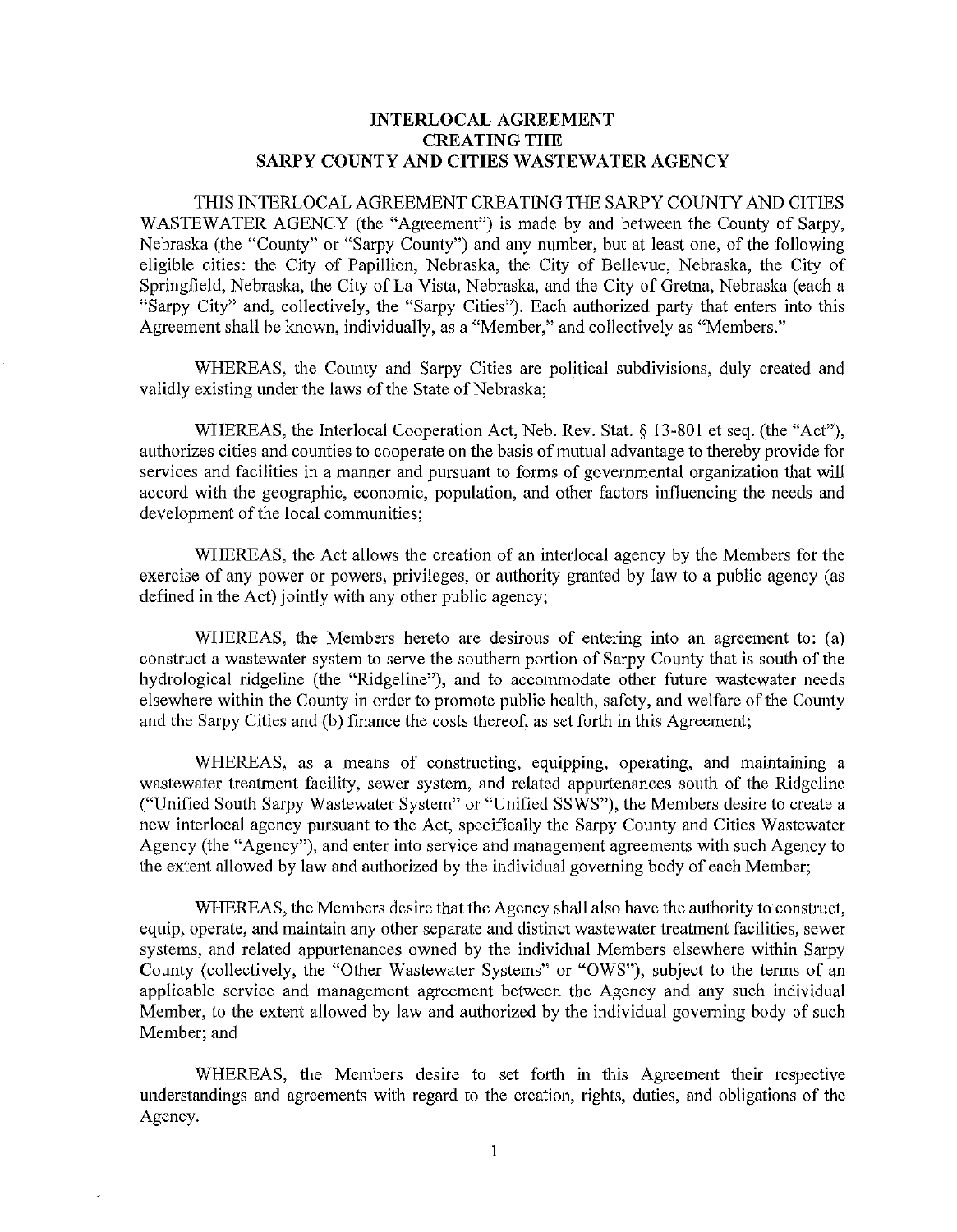# **NOW, THEREFORE, IT IS MUTUALLY AGREED AS FOLLOWS:**

## **SECTION I.**

# **CREATION OF THE SARPY COUNTY AND CITIES WASTEWATER AGENCY**

Pursuant to the Act, the governing body of each Member shall approve this Agreement by resolution. The Agency shall be created immediately upon the execution of this Agreement by the governing body of Sarpy County and the governing body of at least one Sarpy City on the 19th day of September, 2017, at which time this Agreement shall be deemed fully executed and effective ("Effective Date"). The Agency shall constitute a separate body corporate and politic under the provisions of the Act. The Agency shall be subject to the control of the Members in accordance with the terms of this Agreement. A certified copy of each approving resolution shall be kept on file at the Agency's office, the location of which shall be determined by the governing board of the Agency (the "Agency Board").

#### **SECTION II.**

#### **PURPOSES OF THE AGENCY**

A. The purposes of the Agency are as follows:

- I. To make efficient use of the Members' powers by enabling them to cooperate with each other and other political subdivisions on a basis of mutual advantage and thereby provide services and facilities in a manner and pursuant to forms of governmental organization that will accord best with geographic, economic, population and other factors influencing the needs and development of the local communities;
- 2. To conduct feasibility studies to determine the most appropriate steps to take in designing, constructing, managing, financing, and operating the Unified SSWS;
- 3. To engage the Nebraska Legislature and lobbying authorities to amend the state statutes and regulations, as needed, to maximize the Members' resources and to address the regional need for the Unified SSWS;
- 4. To provide or contract for the acquisition, financing, and construction of the Unified SSWS, and to accommodate other futme wastewater needs of the OWS;
- 5. To manage, operate, or contract for such management or operation services for the Unified SSWS, and to provide sewerage services as determined by the Agency; and
- 6. To perform all other actions to complete and operate the Unified SSWS, and to accommodate other future wastewater needs within the County, as deemed necessary or appropriate by the Agency Board.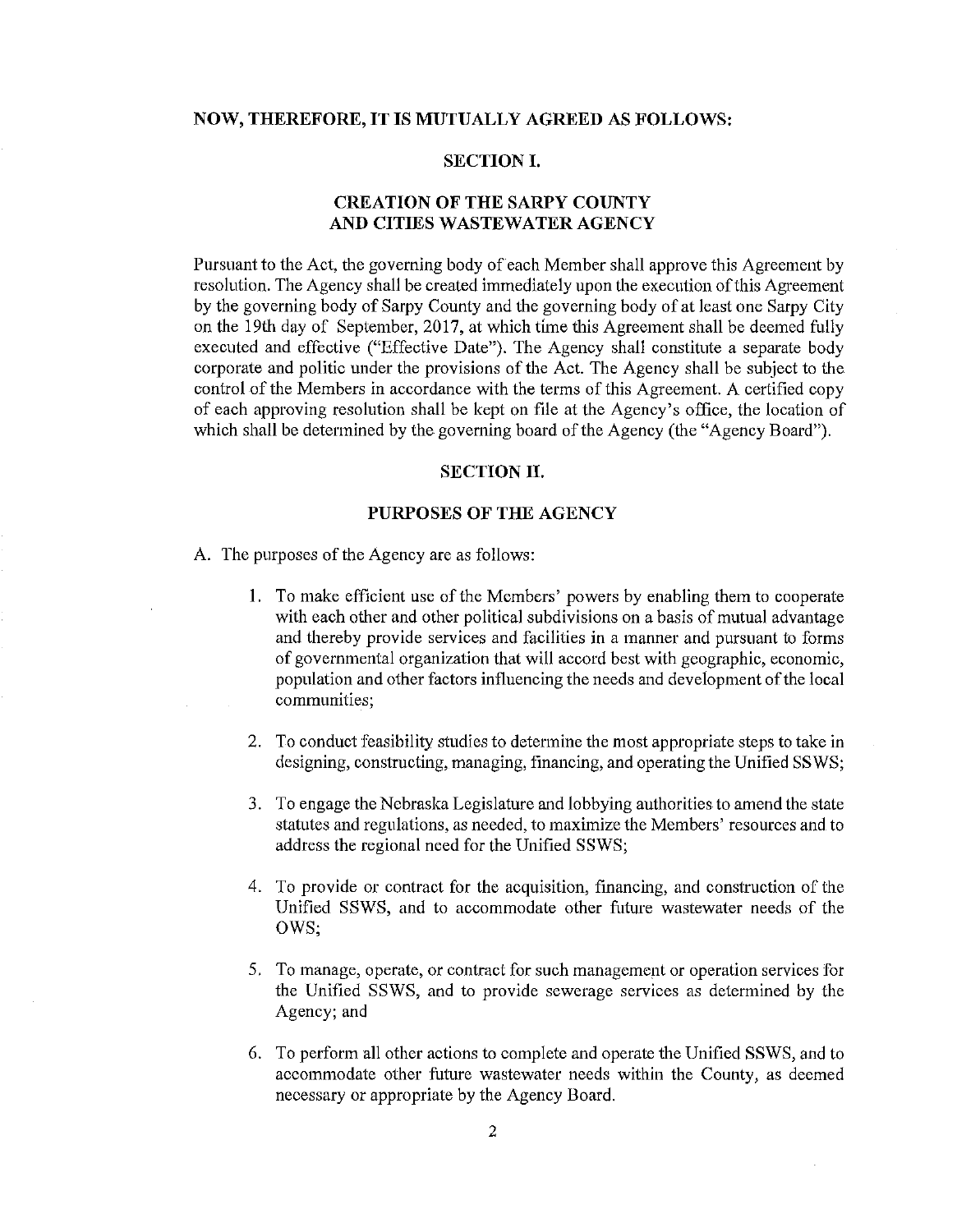#### **SECTION III.**

#### **ORGANIZATION**

- A. Agency Board. The Agency shall be governed by the Agency Board, which shall be comprised of one voting representative from each Member (each an "Agency Board Member"). Upon this Agreement's execution, the initial Agency Board Members shall automatically consist of the following: the Chair of the Sarpy County Board and the Mayor of every Sarpy City that enters into this Agreement. Each such initial Agency Board Memher shall serve on the Agency Board until he or she appoints a successor or, alternatively, a successor is appointed by his or her respective Member's individual governing body. Such successor representatives shall each serve at the pleasure of the respective Member he or she represents and shall serve on the Agency Board until a subsequent successor is appointed.
- B. Designees. In the event of an Agency Board Member's absence or inability to perform his or her role as an Agency Board Member, said Agency Board Member, or his or her respective Member's individual governing board, may designate, in writing, a representative ("Designee") to fulfill all the functions of the Agency Board Member, except any Agency Board Officer functions said Agency Board Member might have, during the Agency Board Member's absence. Upon request of any Agency Board Member, a Designee shall immediately produce the written designation statement which purports to designate the Designee. Failure to produce such written designation statement upon the request of an Agency Board Member shall result in the purported Designee not being allowed to fulfill the functions of the Agency Board Member during such Agency Board Member's absence. There shall be no regulations regarding the formality of the written designation statement except that it shall be reduced to writing and clearly articulate that its intended purpose is to designate a Designee. Written designation statements may be prepared well in advance of any Agency Board business and may endure on an as-needed basis unless clearly terminated per the terms of the written designation statement.
- C. Voting. Each Agency Board Member shall have one vote on all matters before the Agency Board. Unless additional approval is otherwise required by this Agreement, by law, or by any agreement to which the Agency is a party, all actions of the Agency shall require a majority of all Agency Board Members to pass, regardless of the number of Agency Board Members present and capable of voting at a particular Agency Board meeting. In the absence of a quorum, Agency Board Members present shall not transact any business and the meeting shall be immediately adjourned. In the event a particular Agency Board Member recuses himself or herself, he or she will not be considered capable of voting.
- D. Quorum. A majority of all Agency Board Members shall constitute a quorum for the transaction of any Agency business.
- E. Agency Board Officers and Related Terms. The following terms shall apply with respect to the officers of the Agency Board ("Agency Board Officers") identified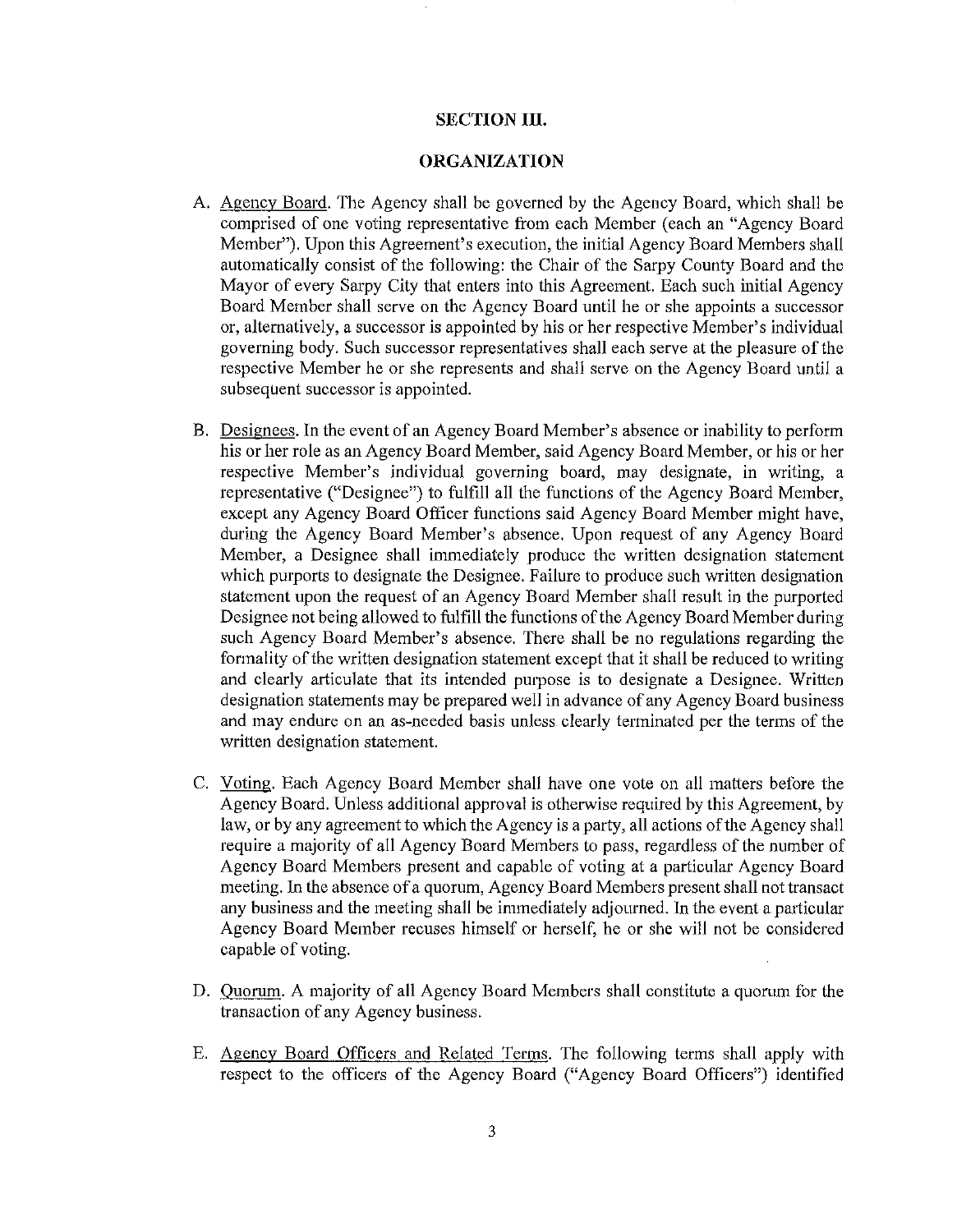below. The election process and term limits for the Agency Board Officers identified below shall be specified in the Agency Regulations.

- I. Agency Board Officers. The Agency Board shall have the following Agency Board Officers:
	- a. Chair. The Sarpy County Board Chair shall serve as the initial Agency Board Chair. Thereafter, the Agency Board Chair shall be elected from among the Agency Board Members, in accordance with the Agency Regulations. The Agency Board Chair shall be responsible for calling Agency Board meetings to order and presiding over such meetings.
	- b. Secretary. The Agency Board Secretary, who may or may not be an Agency Board Member, shall be appointed by the Agency Board. If the Agency Board Secretary is not an Agency Board Member, he or she shall have no voting privileges. The Agency Board Secretary shall attend every Agency Board meeting and keep a record of the proceedings thereof.
	- c. Treasurer. The Agency Board Treasurer, who may or may not be an Agency Board member, shall be appointed by the Agency Board. If the Agency Board Treasurer is not an Agency Board Member, he or she shall have no voting privileges. The Agency Board Treasurer shall be the custodian of the annual budget, set forth in Section IX, and shall be the custodian of and receive all monies belonging to the Agency.
	- d. Additional Officers. The Agency Board may create such other additional Agency Board Officer positions as may be deemed appropriate by the Agency Board.
- 2. Agency Board Officer Duties. The Agency Board may establish such other Agency Board Officer duties beyond those specifically established herein or by applicable law, regulation, or agreement as may be deemed appropriate by the Agency Board.
- 3. Agency Board Officer Terms. The Agency Board may set term limits for the Agency Board Officer positions as may be deemed appropriate by the Agency Board.
- 4. Agency Board Officer Designees. In the event of an Agency Board Officer's absence or inability to perform his or her role as an Agency Board Officer, the Agency Board may designate an Agency Board Officer designee ("Agency Board Officer Designee") as may be deemed appropriate by the Agency Board to fulfill the functions of the Agency Board Officer during the Agency Board Officer's absence. An Agency Board Officer Designee serving in the role of Agency Board Chair must be designated from among the Agency Board Members. Any other Agency Board Officer Designee not serving in the role of Agency Board Chair does not have to be designated from among the Agency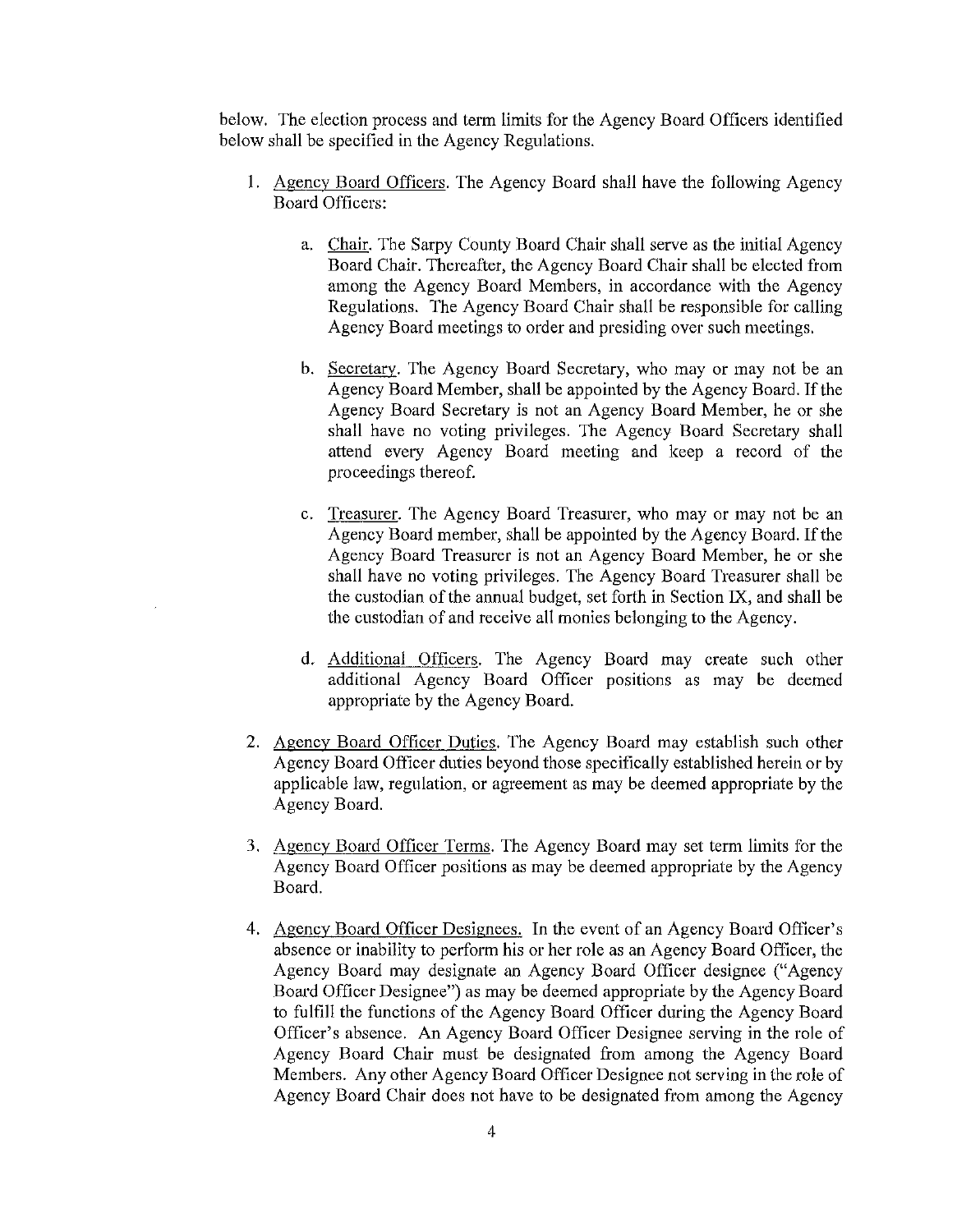Board Members unless otherwise required by any law, rnle, regulation, or agreement.

- F. Meetings and Notice. The Agency Board shall meet as needed but at least once each fiscal year, and notice of such meetings shall be provided to each Agency Board Member at his or her principal office, the address of which shall be provided by each Agency Board Member to the Agency Board Secretary who shall be responsible for maintaining all such information. The meetings will be scheduled and conducted pursuant to the Nebraska Open Meetings Act and minutes for such meetings will be recorded and provided as required by law.
- G. Legal Counsel. The Agency may be represented by special counsel appointed by the Agency Board for such matters as the Agency Board deems appropriate. The Agency Board shall establish the terms and conditions of such special counsel's services.
- H. Fiscal Year. The Agency shall maintain a fiscal year commencing on July 1st and ending on June 30th of each calendar year.

# **SECTION IV.**

## **DURATION**

The duration of the Agency shall be perpetual, commencing upon the Effective Date, and shall continue in effect until the Agency dissolves pursuant to Section XVI; provided, however, that the Agency shall not dissolve if any Bonds described **in** Section X below (including any and all refunding thereof) are outstanding under the terms of any bond resolution adopted by the Agency pursuant to the Act.

# **SECTION V.**

#### **POWERS**

- A. The Agency shall have only such powers as are allowed herein or by the lnterlocal Cooperation Act, the County Industrial Sewer Constrnction Act, Neb. Rev. Stat. *§* 23- 3601 et seq., or any other applicable laws, rules, regulations, or agreements, and any amendments thereto. Such powers shall include, but shall not be limited to, the following powers to:
	- **1.** Make or cause to be made such engineering, feasibility, or other studies and surveys as are necessary, useful, or convenient to carrying out the functions of the Agency within the jurisdiction of the Agency; any engineering, feasibility, or other studies and surveys as arc necessary, useful, or convenient to carrying out the functions of the Agency within a Member's corporate limits, declared extraterritorial zoning jurisdiction (hereafter "ETJ"), wastewater service area designated per interlocal agreement, or areas that lie within a Member's "area of future growth and development" under maps adopted under the County Industrial Sewer Constrnction Act, Neb. Rev. Stat. *§* 23-3601, et seq., shall require approval by the Agency and the governing body of said Member.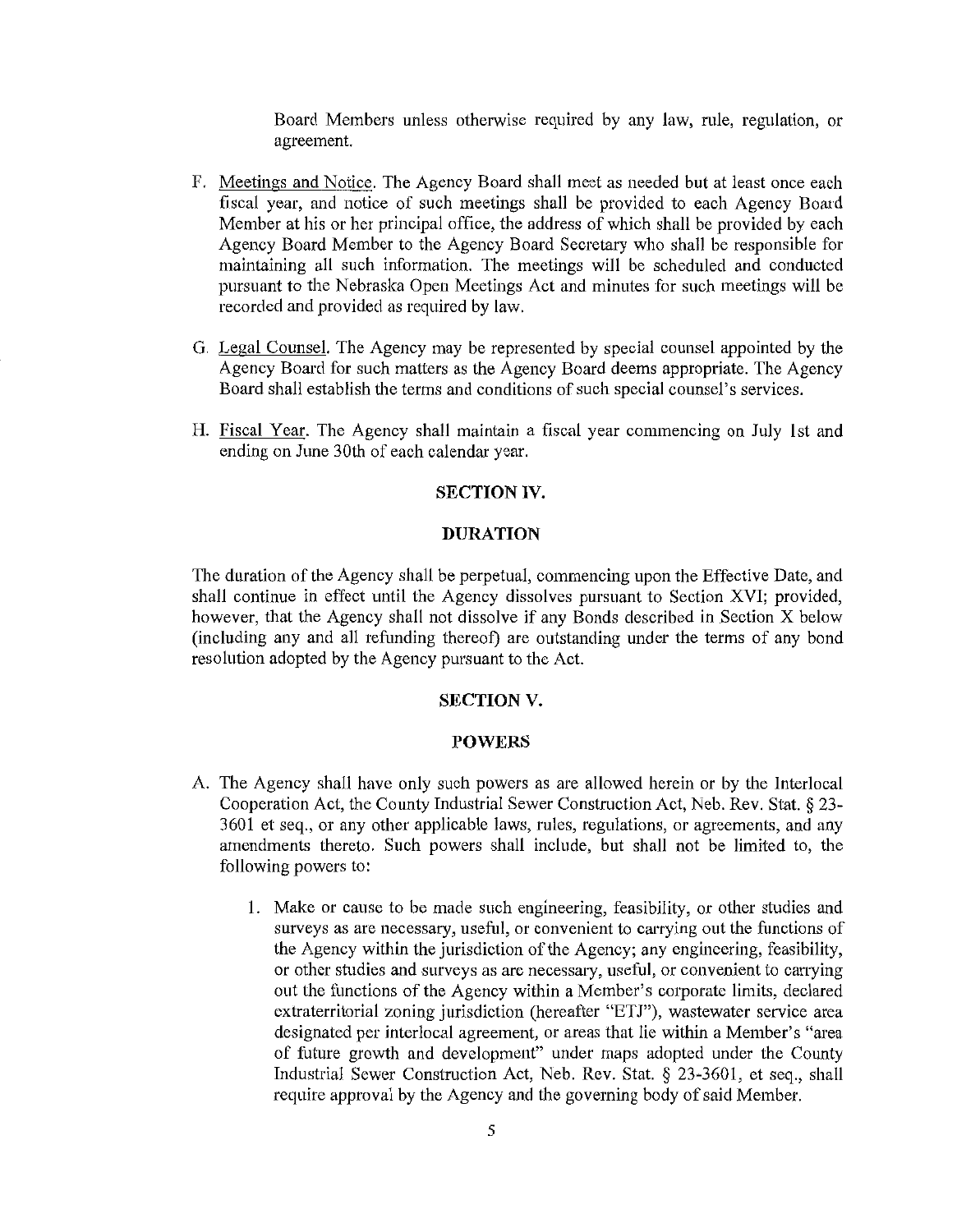- 2. Engage the Legislature and lobbying authorities to amend the state statutes and regulations, as needed, to maximize the Members' resources and to address the regional need for the Unified SSWS;
- 3. Establish just and equitable rates, fees, or charges for the use of or connection to the Unified SSWS, any property or equipment associated therewith, or any services provided in connection with said system;
- 4. Make and execute contracts, Interlocal Cooperation Agreements, and other instruments necessary or convenient to exercise its powers, including, but not limited to, service and management agreements, if any, and contracts for the acquisition, financing, construction, and operation of the Unified SSWS and OWS, subject to any requisite approvals of the Members' individual governing bodies;
- 5. Make, amend, and repeal such Agency bylaws, rules, and regulations from time to time which are not inconsistent with the Act and this Agreement and which are intended to carry out and effectuate the Agency's powers and purposes;
- 6. Make all necessary rules and regulations governing the use, operation, and control of the Unified SSWS, related structures, equipment, and employees;
- 7. Purchase, plan, develop, construct, equip, maintain, and improve the Unified SSWS and maintain, improve, or repair such OWS as may be deemed appropriate by the Agency;
- 8. Lease or acquire real property, or such other property rights as may be necessary, by gift, grant, purchase, or condemnation, as necessary, for the construction and operation of the Unified SSWS or OWS;
- 9. Acquire, hold, use, and dispose of any financial reserves derived from the operation of the Unified SSWS for the purposes of the Agency;
- 10. Acquire, hold, use, and dispose of other personal property for the purposes of the Agency;
- 11. Establish, pursuant to Section VII and Agency Regulations, the area over which the Agency has sole jurisdiction to authorize, design, construct, and control the Unified SSWS to the exclusion of all other sewer systems;
- 12. Provide sewer services to those areas of Sarpy County that are south of the Ridgeline, and not already served by any Member, in coordination with:
	- a. The Member(s) that have jurisdiction over such areas;
	- b. Other applicable political subdivisions of the State of Nebraska; and
	- c. Any agency thereof;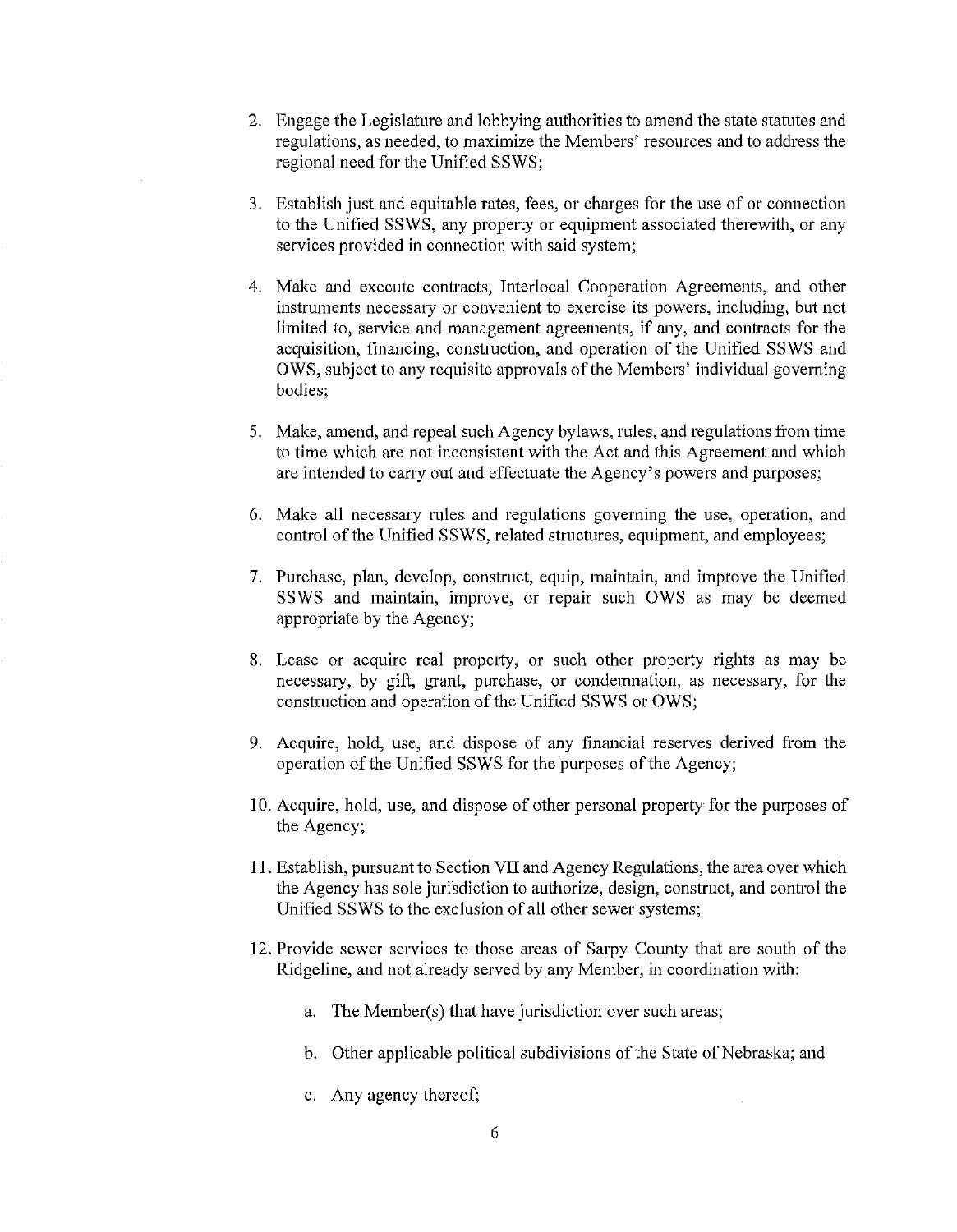- 13. Relinquish control over an area within the Agency's Jmisdiction to a particular Member or Members, subject to approval of such Member(s) governing body or bodies. Conversely, if a Member's goveming body wishes to relinquish sewer system control over an area within said Member's jurisdiction to the Agency, the Agency shall have the power to accept such control and amend the Agency Jurisdiction accordingly;
- 14. Contract with and compensate consultants for professional services, including, but not limited to, architects, engineers, planners, lawyers, accountants, and any others not specifically listed herein that the Agency Board finds necessary, useful, or convenient to carry out the stated purposes of the Agency;
- 15. Provide for a system of budgeting, accounting, auditing, and reporting of all Agency funds and transactions, for a depository, and for bonding of employees;
- 16. Consult with representatives of Federal, State, and local authorities and their officers and employees and to contract with such authorities for services and equipment as needed for the Unified SSWS;
- 17. Borrow money, issue negotiable bonds, certificates, bond anticipation notes, refunding bonds, and notes, all in accordance with the Act, and any amendments thereto, and to secure the payment of such bonds, certificates, refunding bonds, and notes, or any part thereof, by a pledge of any or all of the Agency's net revenues and any other funds or property which the Agency bas a right to, or may hereafter have the right to pledge for such purposes;
- 18. Provide in the proceedings authorizing such obligations for remedies upon default in the payment of principal and interest on any such obligations, including, but not limited to, the appointment of a trustee to represent the holders of such obligations in default and the appointment of a receiver of the Agency's property, such trustee and receiver to have the powers and duties provided for in the proceedings authorizing such obligations;
- 19. Receive payments for the use of or connection to the Unified SSWS and associated equipment and property;
- 20. Hire employees, fix their compensation and benefits, adopt personnel rules and regulations, and terminate their employment, as needed;
- 21. Employ a manager and operator which may be a political subdivision, entity, or a person and which may exercise such of the Agency's powers as shall be set forth in a contract and as determined by the Agency Board from time to time;
- 22. Obtain and contract for insurance coverage for the Agency, its Agency Board Members, and Agency employees as the Agency Board deems appropriate;
- 23. Identify and evaluate potential grant funding from the State Site and Building Development Fund, Water Sustainability Fund, legislative action, and other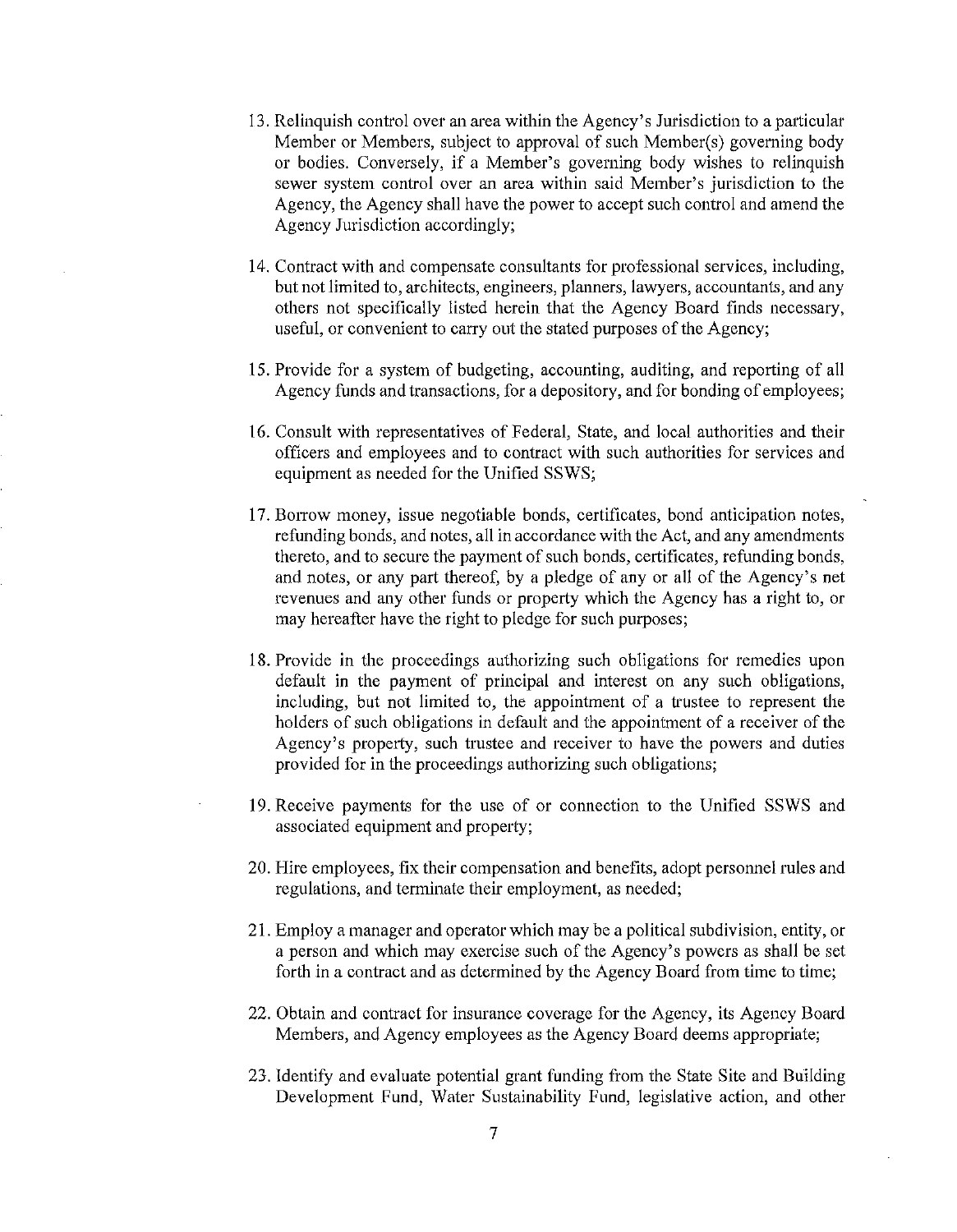potential funding sources, and take the appropriate actions to apply for and accept such funds;

- 24. Borrow money and accept grants, contributions, property, or loans from, and enter into contracts, leases, or other transactions with, other political subdivisions, the State of Nebraska, the United States of America, and any agency thereof;
- 25. Contract with individual Members to allow Agency funds to be used for other sewer facilities located in the OWS for the purposes of promoting public health, safety, and welfare; and
- 26. Exercise such other powers as are available under applicable law.
- B. The exercise of any Agency power or action involving a financial cmmnitment by either the Agency or any individual Member must be included in the annual budget set forth in Section IX or in any applicable Service Agreement, as provided in Section X.
- C. The exercise of any Agency power or action that would obligate or otherwise bind a particular Member in any other way shall also require the pre-approval of such Member's governing body.

#### **SECTION VI.**

#### **PROJECTS CONSISTENT WITH THE MASTER PLAN**

The Agency shall work with the Members, consultants, and other outside individuals and agencies as are necessary to plan, develop, and approve a master plan for the design of the Unified SSWS ("Master Plan"). Once approved by the Agency, the Master Plan will be incorporated into and deemed a part of this Agreement by this reference. The Master Plan shall set out a recommended list of priorities in relation to the phasing of the Master Plan. In the event a Member wishes to prioritize a particular project within said Member's corporate limits, ETJ,, areas that lie within a Member's "area of future growth and development" under maps adopted under the County Industrial Sewer Construction Act, Neb. Rev. Stat. *§* 23-3601, et seq., or within said Member's wastewater service area designated per interlocal agreement (hereafter "Designated Wastewater Service Area"), which project is consistent with the Master Plan, but is not able to secure the Agency's approval of such prioritization, said Member shall be allowed to independently secure funding for and construct said project. Subject to Agency engineering review and approval, conformity with all applicable rules and regulations including the Master Plan, payment of all applicable connection fees, and an approved wastewater service and connection agreement with the Agency, said project shall be permitted to connect to and receive service from the Unified SSWS without incurring a penalty above and beyond the applicable connection fees.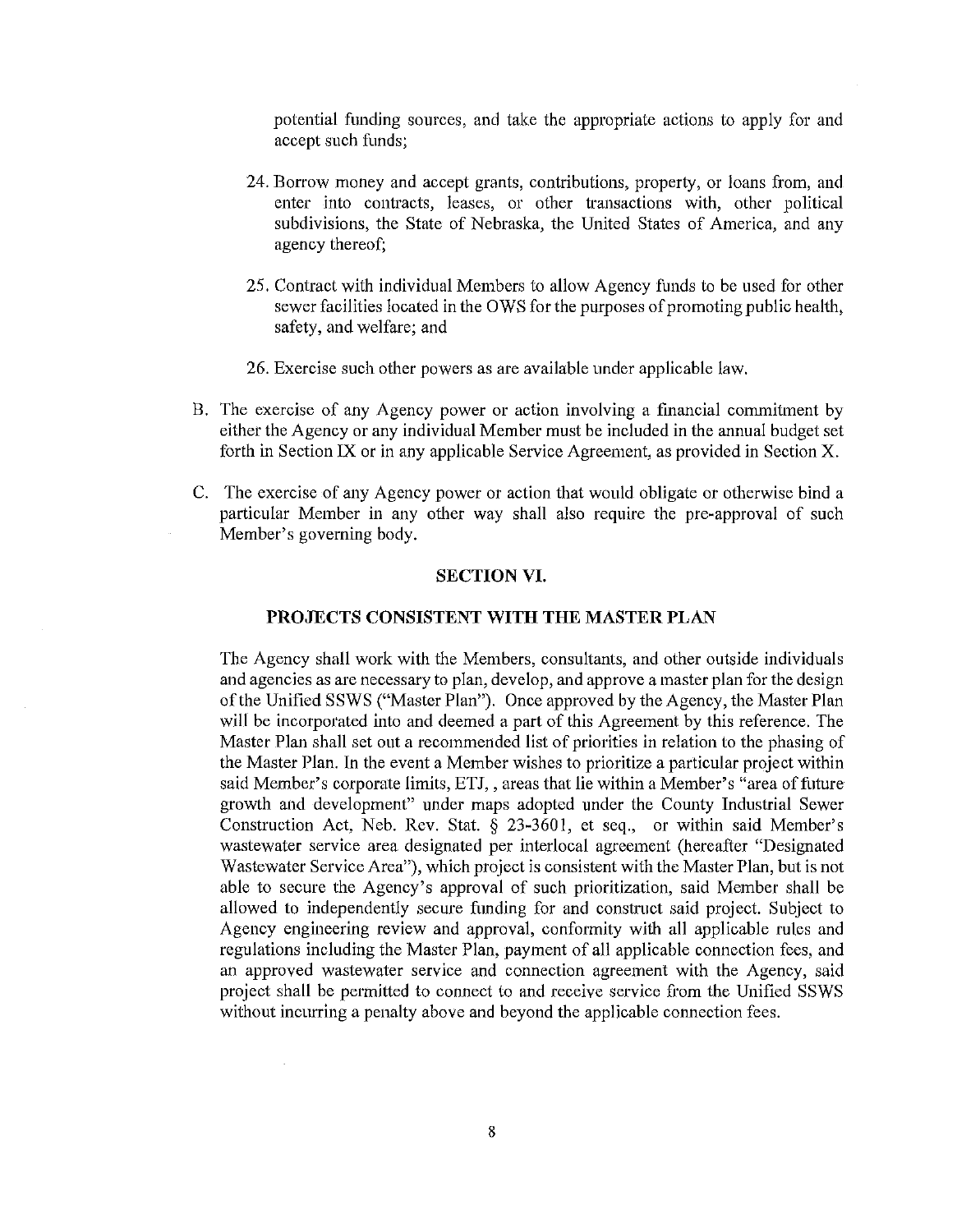## **SECTION VII.**

## **THE AGENCY'S JURISDICTION**

- A. The Agency's Jurisdiction shall be established upon the approval of both the Agency Board and each Member's individual governing body that possess corporate limits, ETJ, Designated Wastewater Service Area, or areas that lie within a Member's "area of future growth and development" under maps adopted under the County Industrial Sewer Construction Act, Neb. Rev. Stat.§ 23-3601, et seq. However, in no event will the Agency have Jurisdiction over any of these areas unless the individual governing body of each Member having any such jurisdiction within said area approves of such area being within the Agency's Jurisdiction.
- B. The Agency is not limited to financing, constructing, equipping, operating, and maintaining a sewer system exclusively within the Agency's Jurisdiction. However, once the Agency's Jurisdiction is established, the Agency shall have sole jurisdiction within such area to authorize, design, and construct the Agency's sewer system to the exclusion of all other sewer systems, unless such other sewer system(s) within such area are otherwise allowed herein, pursuant to law, or by agreement of the Agency.
- C. The Agency's Jurisdiction may be amended from time to time as necessary and upon the approval of both the Agency Board and the Members' individual governing bodies, subject to the provisions of this Agreement.
- D. Any wastewater treatment facilities, sewer systems, sewer lines, or related appurtenances constructed or approved by an individual Member's governing body prior to the establishment of the Agency's Jurisdiction which subsequently fall within the area of the Agency's Jurisdiction shall not be subject to the Agency's Jurisdiction so long as no connection to the Unified SSWS is proposed. However, in the event a Member seeks to connect such wastewater treatment facilities, sewer systems, sewer lines, or related appurtenances to the Unified SSWS, such connection may be permitted subject to Agency engineering review and approval, conformity with all applicable rules and regulations including the Master Plan, payment of all applicable connection fees, and an approved wastewater service and connection agreement with the Agency.

#### **SECTION VIII.**

## **COOPERATION FROM MEMBERS**

The Members agree to cooperate, respond to reasonable requests, and make information available to the Agency for the purposes of this Agreement, subject to the protections and limitations of the Nebraska Public Records Statutes, Neb. Rev. Stat. §§ 84-712 through 84-712.09.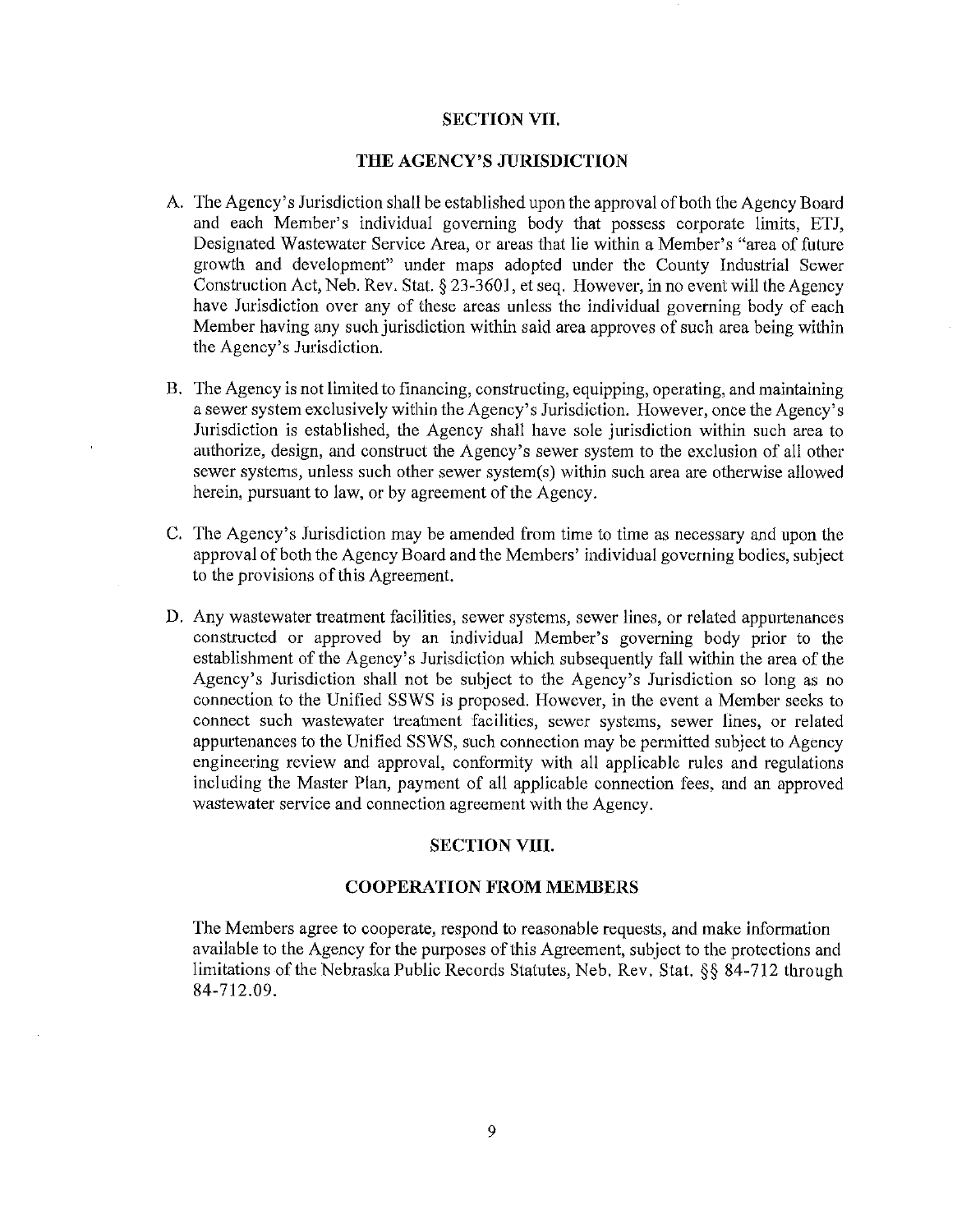## **SECTION IX.**

## **ANNUAL BUDGET**

- A. By April 30th of each year, the Agency Board shall prepare an itemized annual budget for the upcoming fiscal year which, upon approval of the Agency Board, shall be presented to and subject to approval of the individual governing body of each Member. Such annual budget for the upcoming fiscal year shall be considered by the governing body of each Member by May 31<sup>st</sup> of each year. The exercise of any Agency powers involving financial commitments of any Member(s) must be included in the annual budget, unless otherwise approved by the governing bodies of all such Member(s) pursuant to an applicable Service Agreement. Upon the approval of the annual budget by the governing bodies of all Members, such budget shall immediately be considered adopted and effective to bind the Agency for the upcoming fiscal year.
- B. In the event the governing body of any individual Member does not approve the annual budget for an upcoming fiscal year by May 31<sup>st</sup>, the annual budget shall be revised by the Agency Board so that no new financial obligations for such non-approving Member shall be included within the revised annual Agency budget and no new Agency projects located within such non-approving Member's corporate limits, ETJ, or Designated Wastewater Service Area, shall be included within the revised annual Agency budget. Additionally, the annual budget shall be revised by the Agency Board so that no new Agency projects shall be located within such non-approving Member's "area of future growth and development" under the maps adopted under the County Industrial Sewer Construction Act, Neb. Rev. Stat.§ 23-3601, et seq., but only in those instances where more than fifty percent of any such new Agency project is proposed to be located within such non-approving Member's "area of future growth and development" as determined by linear measure. In the event fifty percent or less of any new Agency project is proposed to be located within such non-approving Member's "area of future growth and development," the foregoing prohibition shall not apply and such new Agency project may be located within such non-approving Member's "area of future growth and development" without the need to obtain such non-approving Member's authorization.
- C. Any revisions that are made to an annual budget for an upcoming fiscal year pursuant to Section IX(B) shall not relieve the non-approving Member from any existing financial obligations approved as part of a previous fiscal year's budget or as part of a previous agreement to which the non-approving Member was a party, nor shall it relieve the Agency from any existing project obligations located within the nonapproving Member's corporate limits, ETJ, areas that lie within a Member's "area of future growth and development" under maps adopted under the County Industrial Sewer Construction Act, Neb. Rev. Stat. § 23-3601, et seq., or Designated Wastewater Service Area that were approved as part of a previous annual budget or by a previous agreement to which the Agency was a party. After such revisions have been prepared and approved by the Agency Board, the revised annual Agency budget shall be presented to the governing body of each Member by June  $30<sup>th</sup>$  of that same year. A revised annual Agency budget shall be considered sufficiently adopted and effective to bind the Agency for the upcoming fiscal year so long as the Agency Board and the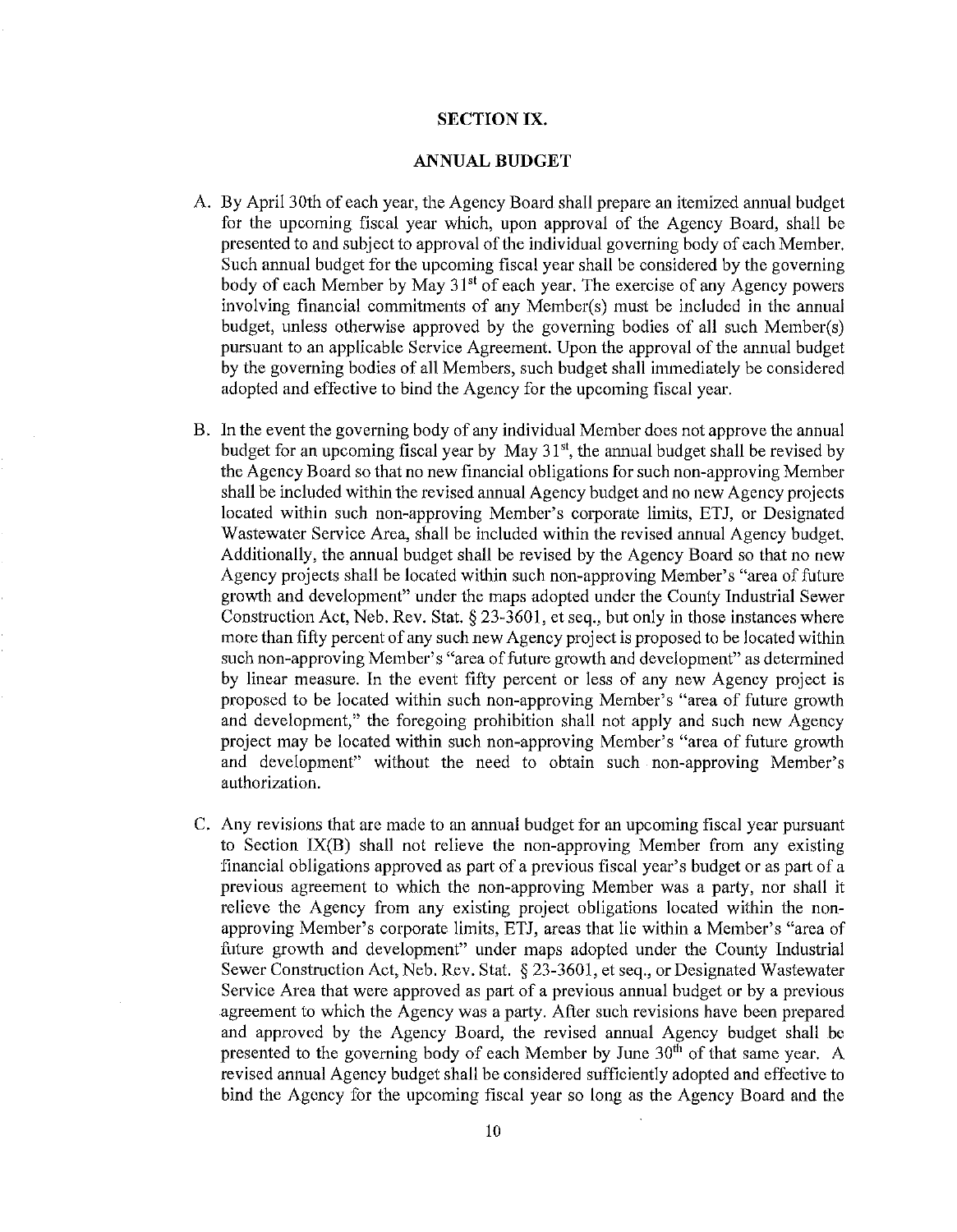governing body of each Member with new financial obligations included within the revised annual budget and the governing body of each Member with Agency projects located within such Member's corporate limits, ETJ, areas that lie within a Member's "area of future growth and development" under maps adopted under the County Industrial Sewer Construction Act, Neb. Rev. Stat. § 23-3601, et seq., or Designated Wastewater Service Area, has approved the annual revised budget.

- D. Over the course of a fiscal year, the corresponding annual Agency budget may be amended from time to time as deemed necessary or appropriate by the Agency Board. An annual Agency budget amendment shall be considered sufficiently adopted and effective to bind the Agency for the remainder of the applicable fiscal year so long as the Agency Board, the governing body of each Member with new financial obligations included within the annual Agency budget, and the governing body of each Member with Agency projects located within such Member's corporate limits, ETJ, areas that lie within a Member's "area of future growth and development" under maps adopted under the County Industrial Sewer Construction Act, Neb. Rev. Stat.§ 23-3601, et seq., or Designated Wastewater Service Area have approved such amendment to the annual Agency budget.
- E. The budget shall be prepared and filed as provided in the Nebraska Budget Act, Neb. Rev. Stat.§ 13-501 et seq. as may be amended from time to time.
- F. Member contributions, if needed, will be determined and agreed upon between the Agency and each Member's governing body as part of the annual budget.

#### **SECTIONX.**

#### **ISSUANCE OF BONDS**

The Agency may issue bonds or undertake other forms of indebtedness (hereafter "Agency Bonds"). However, in the event an Agency Bond or other form of indebtedness undertaken by the Agency also involves the resources or funds of any individual Member, no such Agency Bonds may be issued or indebtedness undertaken by the Agency unless a service agreement between the Agency and the applicable Member(s) ("Service Agreement") is executed by the Agency and each such Member that is to be responsible for such debt service, or other related responsibilities, on the applicable indebtedness that is to be created or amended, as applicable. Such Service Agreement shall provide that additional payments shall be made by the Agency and Member, as applicable, to cover any such debt service or obligations. Such indebtedness shall also be included in the Agency's annual budget, as provided under Section IX. Such Service Agreements are not required for those Agency Bonds supported solely by the resources and funds of the Agency as determined and approved by the Agency Board and the Agency's Bond Counsel. The creation or amendment of a Service Agreement shall not be valid until presented to, and approved by, the Agency Board and the individual governing body of each Member that will be obligated on the debt service, or other related responsibilities, with respect to the Agency Bonds or other indebtedness undertaken by the Agency. No vote of each Member's individual governing body will be required for the Agency to pay down or pay off Agency Bonds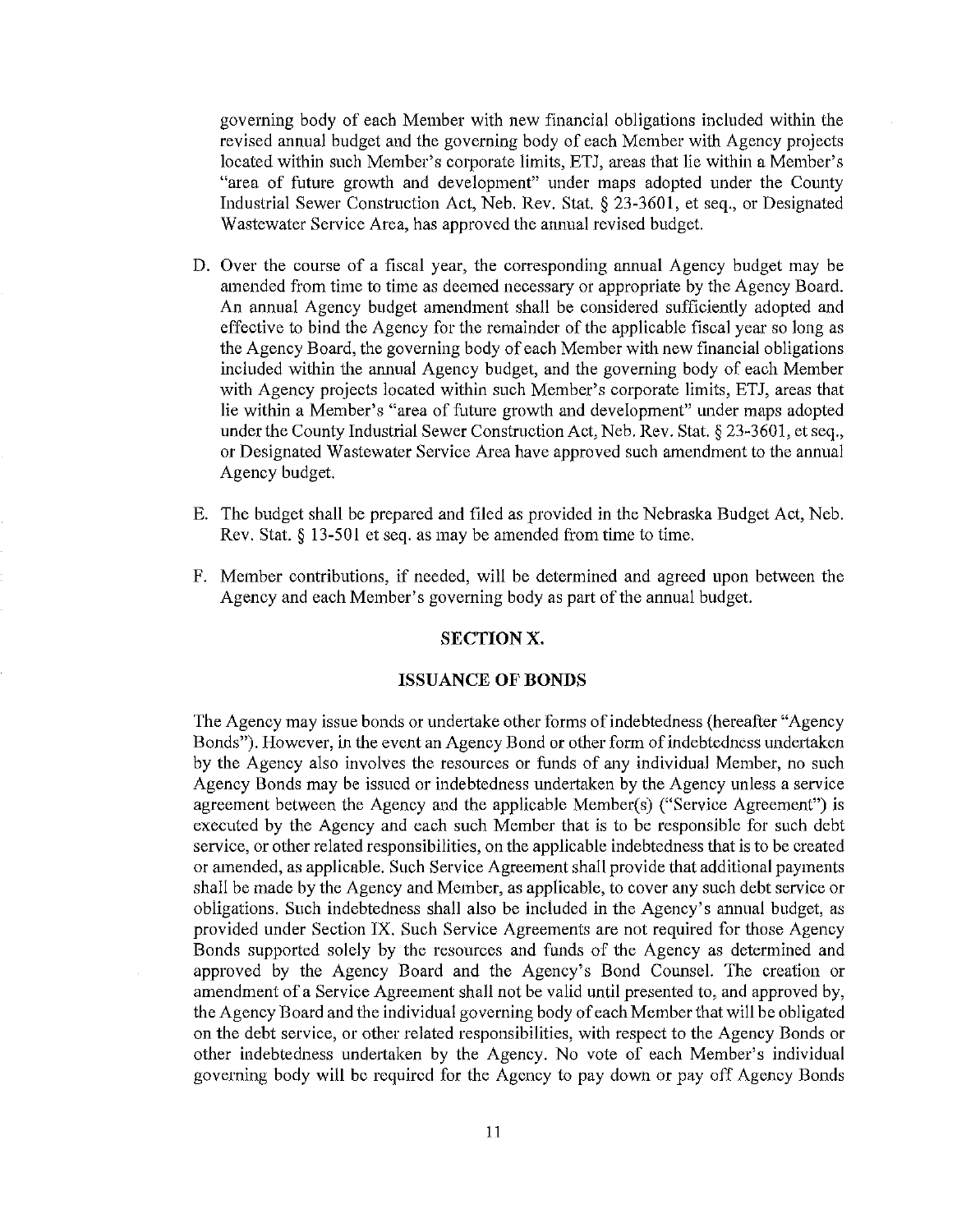when included within the Agency's annual budget unless the Agency intends to pay down or pay off Agency Bonds by issuing additional Agency Bonds.

#### **SECTION XI.**

#### **ASSISTANCE FUNDS**

Assistance Funds from federal or state sources may be available for Agency approved projects. "Agency approved projects" are those projects that have been authorized by the Agency, subject to the provisions of this Agreement, including but not limited to Section VII(A). This Section shall not apply to Assistance Funds sought and received by a Member's governing body for purposes of non-Agency approved projects. All receipts received by or allocated for an Agency approved project to any Member from federal or state sources for the Unified SSWS or for the purposes of this Agency (collectively, the "Assistance Funds") shall be aggregated and allocated among the Members in proportion to the total allocation of expenses to each Member by agreement of the Members' governing bodies, as the same may be amended from time to time in accordance with the provisions of this Agreement. Assistance Funds allocated to an individual Member are hereinafter referred to as "[Name of Party] Assistance Funds." Each Member shall then apply its Assistance Funds, as aggregated and allocated consistent with the above provisions, first, to the payment of the principal of and interest on the Series of Bonds issued to pay its share of the costs of the Unified SSWS for so long as any Bond of such Series is outstanding and unpaid under the resolution authorizing its issuance, and, second, to the direct payment of the costs of the Unified SSWS allocation to such Member.

#### **SECTION XII.**

#### **NOT FOR PROFIT**

It is expressly understood that the Agency is a public body and is to be operated not for profit, and no profit or dividend will inure to the benefit of any individual.

#### **SECTION XIII.**

## **MANNER OF ACQUIRING, HOLDING, AND DISPOSING OF PROPERTY**

A. The Agency Board may lease, purchase, or acquire by any other lawful means from a Member, or from any other source, such real or personal property as is required for the operation of the Agency and for carrying out the purposes of this Agreement. The title to all such property, personal or real, shall be held **in** the name of the Agency; provided, however, that any property, personal or real, which is contributed by and titled to an individual Member or Members, but not purchased by the Agency, may be used by the Agency, but such property shall remain titled to the applicable Member(s), unless otherwise provided by the Agency Board and the title holding Member. The Agency Board may also dispose of such real or personal property as deemed necessary or appropriate by the Agency Board by any lawful means.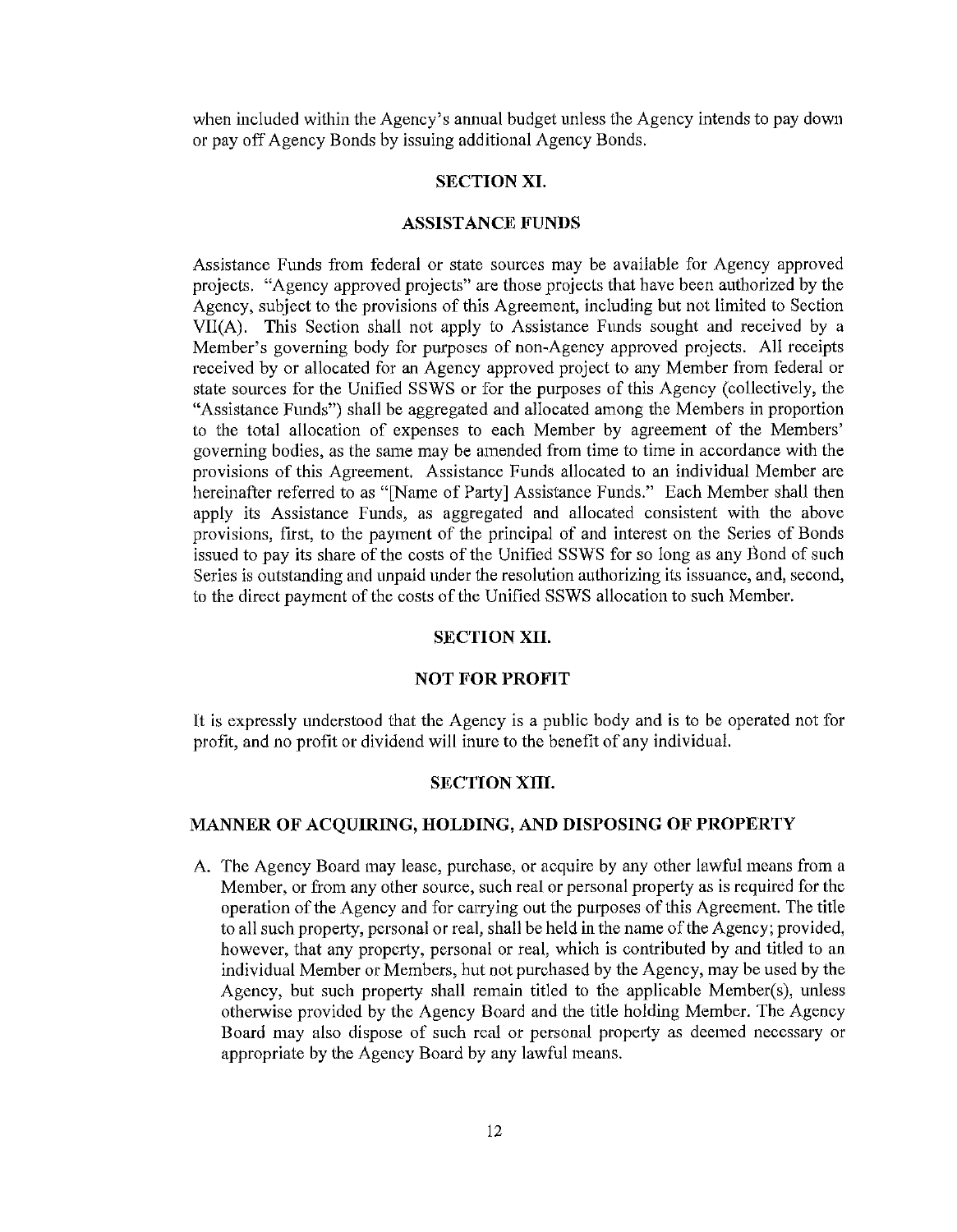- B. In the event an annexation occurs by any Member after the creation of the Agency, which results in any sewer lines and related appurtenances built by the Agency being within the corporate limits of the annexing Member, title to such sewer lines and appurtenances may be transferred to the annexing Member upon the mutual approval of such terms and conditions of a sale or other agreement between the Agency Board and the annexing Member as may be deemed appropriate by such parties.
- C. All conveyances of real property owned or held in the name of the Agency shall be authorized by resolution of the Agency Board and executed by the Chairman on behalf of the Agency. Any such conveyance of any real or personal property held in the name of the Agency, or any interest thereon, in one or more transactions in excess of  $$500,000.00$  shall require prior approval of the individual governing body of each Member.

# **SECTION XIV.**

#### **LATE ENTRY OF ADDITIONAL MEMBER(S)**

This Agreement may be amended to add additional Member(s) to the Agency upon written amendment approved by all governing bodies and executed by all Members. Any additional Member(s) seeking to join the Agency after October 31, 2017 shall be required to pay a prorated share of all of the costs, which the Members have incurred to date, as well as any additional fees, damages, or other costs as unanimously determined by the Agency Board.

## **SECTION XV.**

#### **WITHDRAWAL OF MEMBER(S)**

The withdrawal of any Member(s) from the Agency shall require 90 days advance written notice to the Agency of such Member(s)' intention to withdraw from the Agency **if** such Member is not obligated on any indebtedness under a Service Agreement. No Member shall withdraw from the Agency if such Member is obligated with respect to indebtedness issued under a Service Agreement.

## **SECTION XVI.**

#### **DISSOLUTION**

- A. The Agency shall not be dissolved so long as any Agency Bonds are outstanding under the instrument pursuant to which they were issued by the Agency.
- B. Upon dissolution of the Agency, all assets and liabilities of the Agency shall be distributed to the Members on as agreed upon by a majority of Agency members.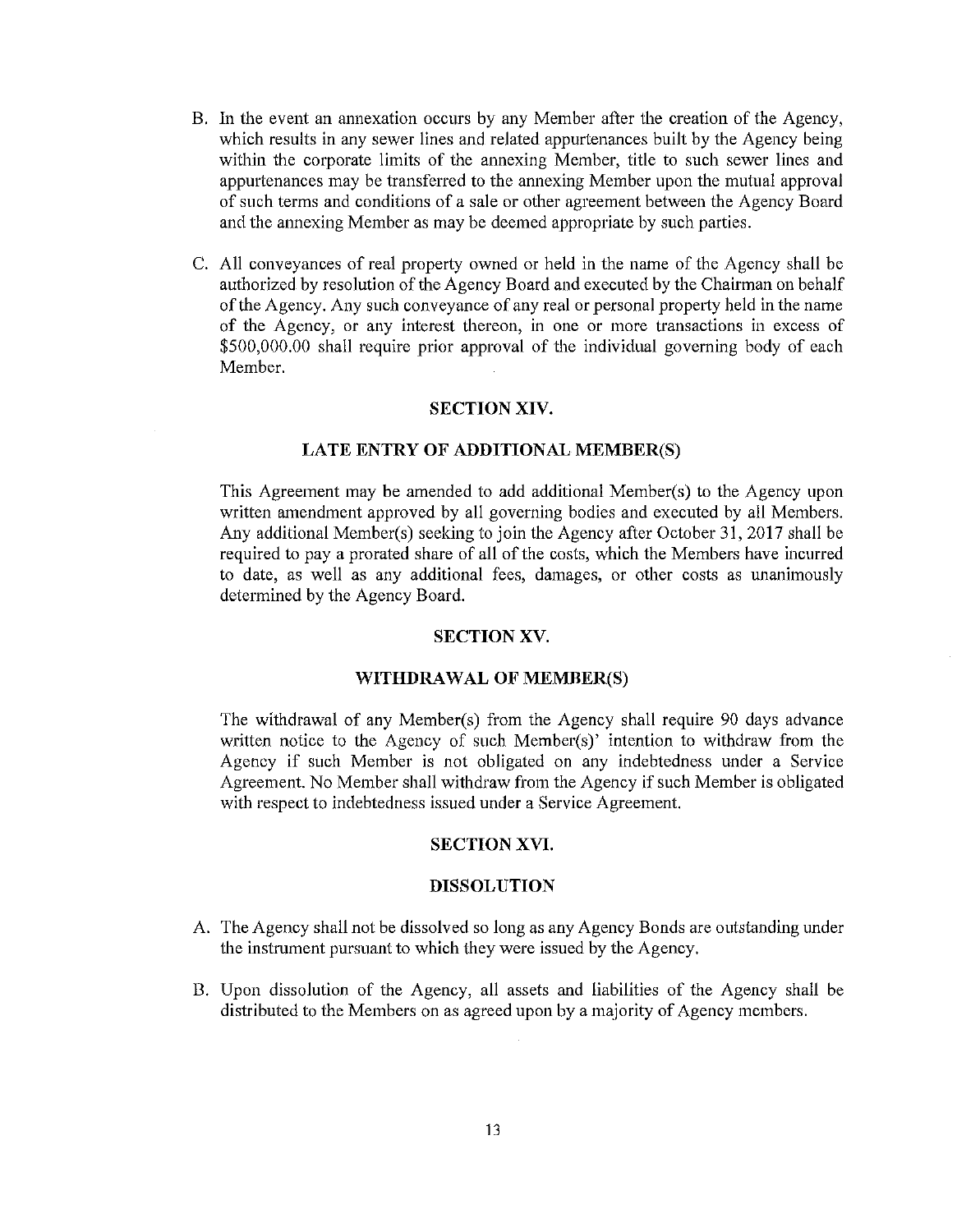# **SECTION XVII.**

# **AMENDMENT OF AGREEMENT**

This Agreement may only be amended upon the execution of a written amendment by the governing bodies of all Members of the Agency, and the approval of resolutions adopting the terms of the written amendment by the individual governing body of each Member of this Agreement.

## **SECTION XVIII.**

## **MISCELLANEOUS PROVISIONS**

- A. Separate Legal Entities. This Agreement shall be construed to have created an interlocal agency as a separate legal entity.
- B. Indemnification. Each Member agrees to release, indemnify and hold harmless ("Indemnifying Member") each other Member ("Indemnified Member") and said Indemnified Member's officers, officials, employees, and agents, and each of them, from and against all liabilities, claims, costs and expenses whatsoever arising out of or resulting from the negligence, acts, or omissions of the Indemnifying Member, or the officers, officials, employees, agents, or contractors of the Indemnifying Member related to or arising out of the establishment, operation, or maintenance of the Unified SWSS or OWS.
- C. Governmental Subdivision. Except as provided herein, each Member shall maintain its autonomy, jurisdiction, powers, and indebtedness as a governmental subdivision. This Agreement shall not relieve any Member of any obligations or responsibility imposed upon it by law except to the extent of actual and timely performance by the Agency as provided under this Agreement, which performance may be offered in satisfaction of the obligation or responsibility.
- D. Modifications. No modification, termination, or amendment of this Agreement may be made except by written agreement signed by the governing bodies of all of the Members.
- E. Severability. In case one or more of the provisions contained in this Agreement is held to be invalid, illegal, or unenforceable for any reason in any respect, such invalidity, illegality, or unenforceability shall not affect any other provision hereof, and this Agreement shall be construed as if such invalid, illegal, or unenforceable provisions had never been contained herein.
- F. Governing Law. The Parties to this Agreement shall conform to all existing and applicable state and federal laws, and all existing and applicable rules and regulations. Any dispute arising from this contractual relationship shall be governed solely and exclusively by Nebraska law.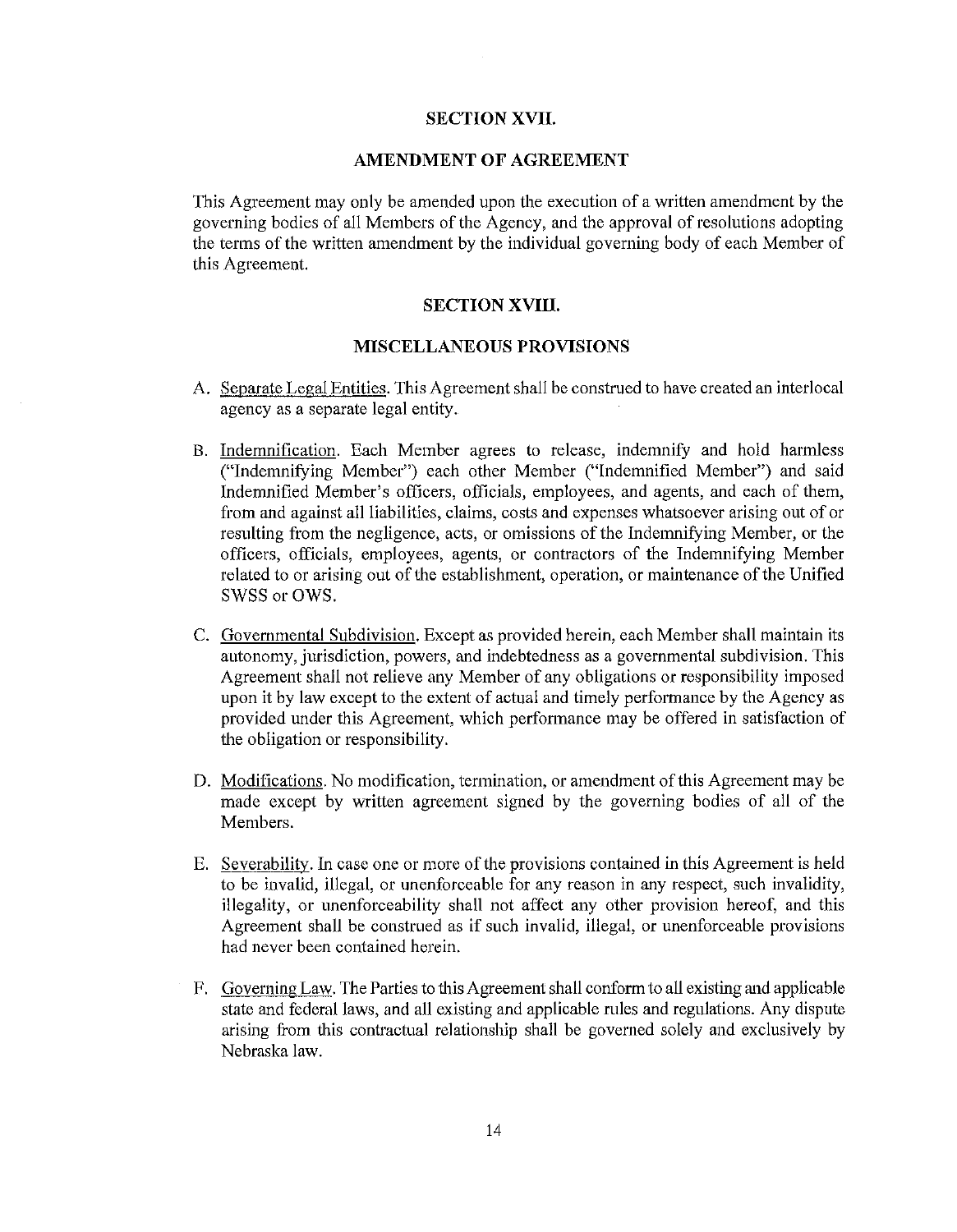- G. Fotum Selection and Personal Jurisdiction. Any lawsuit arising from this contractual relationship shall be solely and exclusively filed in, conducted in, and decided by a court of competent jurisdiction located in Nebraska. As such, the Parties also agree to exclusive personal jurisdiction in such court located in Nebraska.
- H. Incorporation. The recitals are incorporated herein by this reference.
- I. Entire Agreement. The entire understandings and agreements between the Members hereto are contained in this Agreement, and this Agreement supersedes all previous understandings and agreements, written and oral, with respect to this transaction.
- J. Assignment. This Agreement, or any benefit, interest, obligation, or responsibility of any Member under this Agreement, may not be assigned by any Member without express written consent of the governing bodies of all Members.
- K. Further Assurances. From and after the Effective Date of this Agreement, the Members agree to cooperate with each other and will use commercially reasonable efforts to implement the transactions contemplated by this Agreement. Each Member, at any time and from time to time, upon request by any other Member and without further consideration, shall take or cause to be taken such actions and execute, acknowledge, and deliver, or cause to be executed, acknowledged, and delivered, such additional assurances as may be required and reasonably requested for confirming and accomplishing the matters and transactions hereunder. Such assurances shall be in the form and content satisfactory to the requesting and responding Members, without increasing or extending any cost, duty, or liability of the responding Member.
- L. Counterparts. This Agreement may be executed in one or more counterparts, each and all of which shall constitute an original and all of which when taken together shall constitute the same agreement.
- M. Nondiscrimination. Notwithstanding anything in this Agreement to the contrary, each Member agrees that it and any of its subcontractors shall not discriminate against any employee or applicant for employment to be employed in performance of this Agreement with respect to the employee's or applicant's hire, tenure, terms, conditions, or privileges of employment because of race, color, religion, sex, disability, or national origin.
- N. Remedies. All remedies under this Agreement shall be cumulative and not restrictive of other remedies. The Members agree that any Member shall have the right to exercise any remedies available to it at law or in equity, including without limitation, specific performance.

*(Signatures on.following pages.)*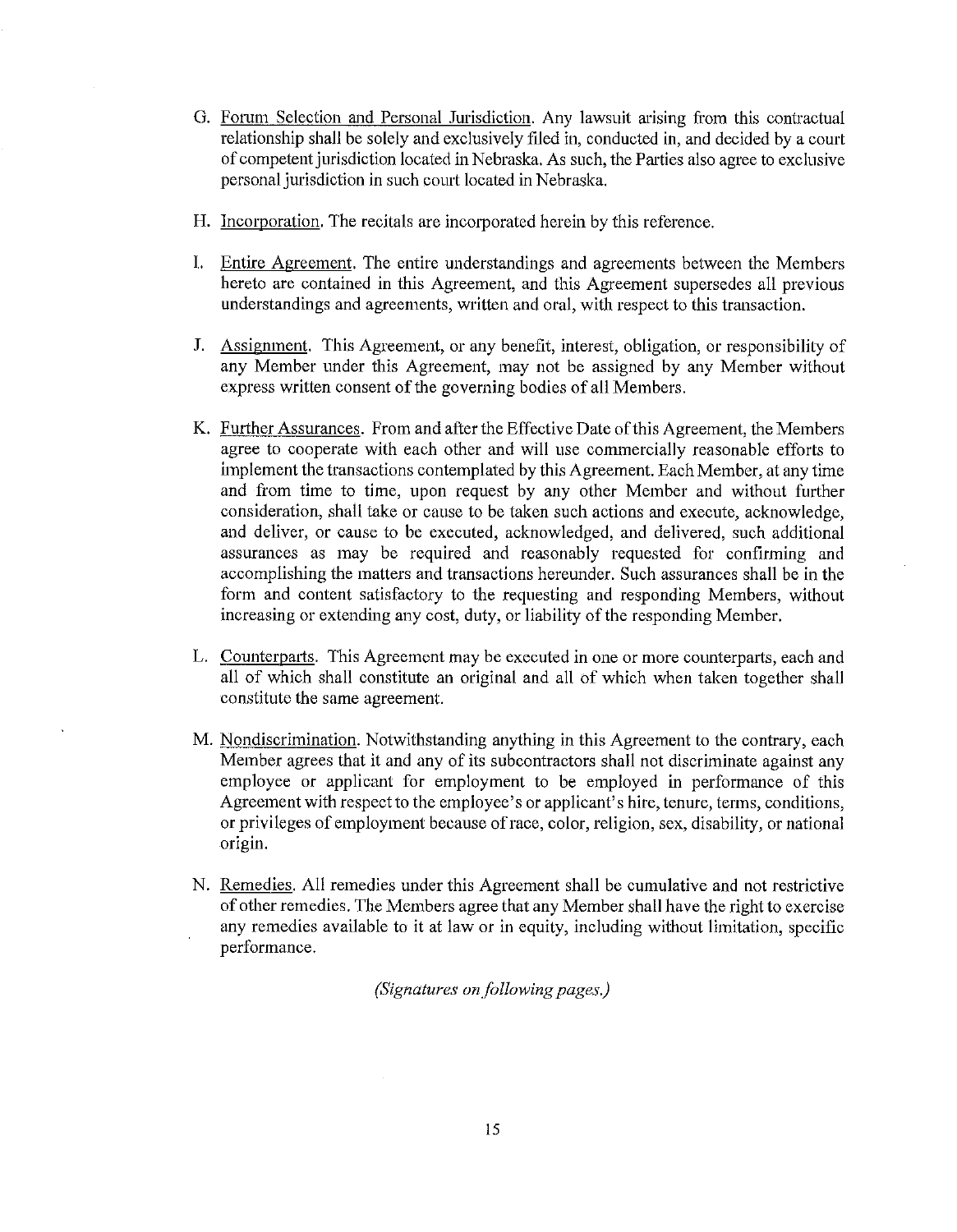Signed by Sarpy County this 19th day of September 30 17

SARPY COUNTY, NEBRASKA, A Political Subdivision

 $B_{\rm By}$  Bun Id RKUll

Chairperson, Board of Commissioner

Attest: voceahtalin Sarpy Compty Clerk

Approved, as to form:

De

Sarpy County Attorney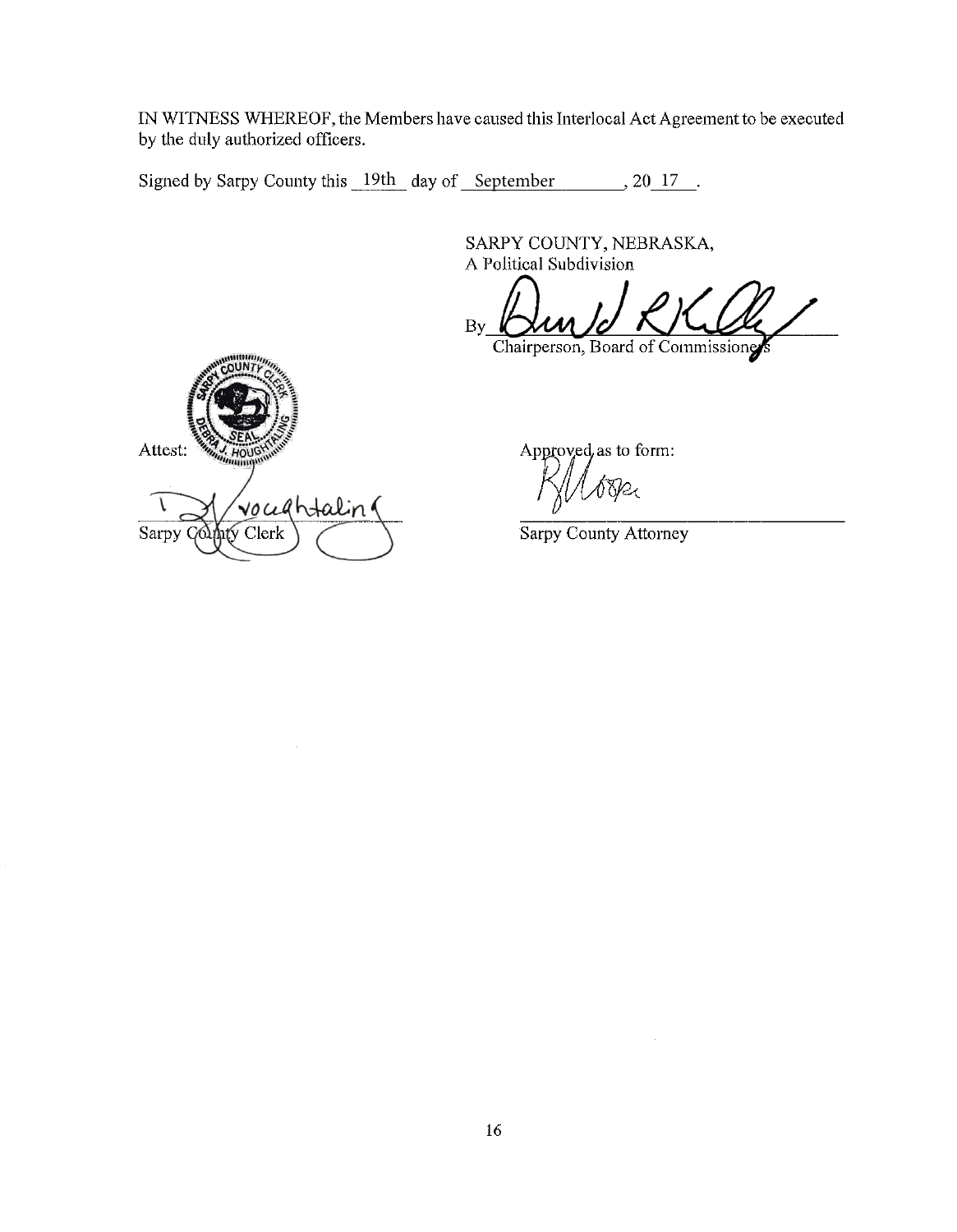Signed by the City of Bellevue this  $25<sup>th</sup>$  day of Septem ber . 2017.

ATTEST:

CITY OF BELLEVUE, a Nebraska Municipal Corporation

<u>Aabuna Chnmacht</u>

لروله Rita Sanders, Mayor

**CITY SEAL** 

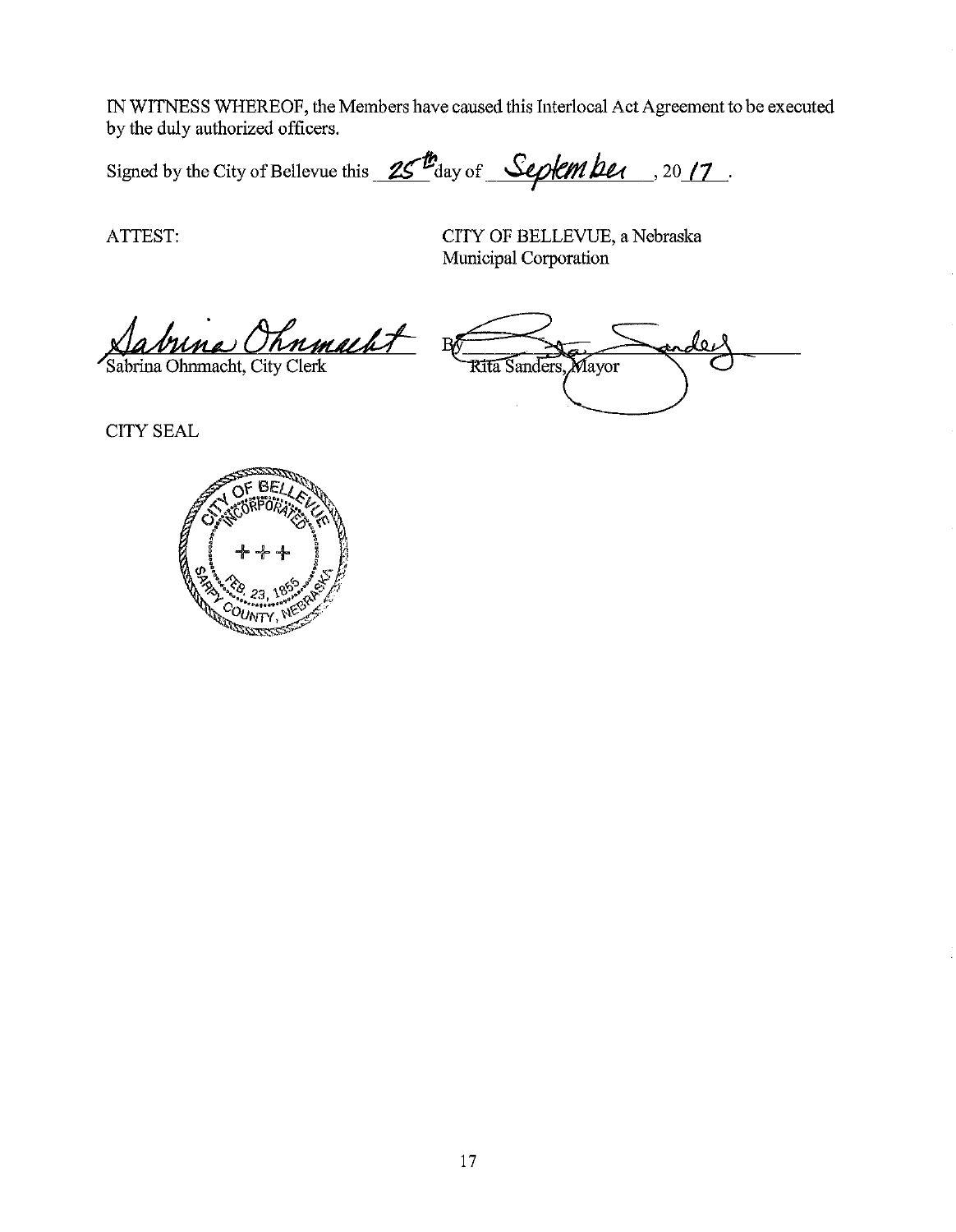Signed by the City of Papillion this 19th day of September . 2017.

ATTEST:

CITY OF PAPILLION, a Nebraska Municipal Corporation

<u>Miole Brouw</u>

By David P. Black, Mayor



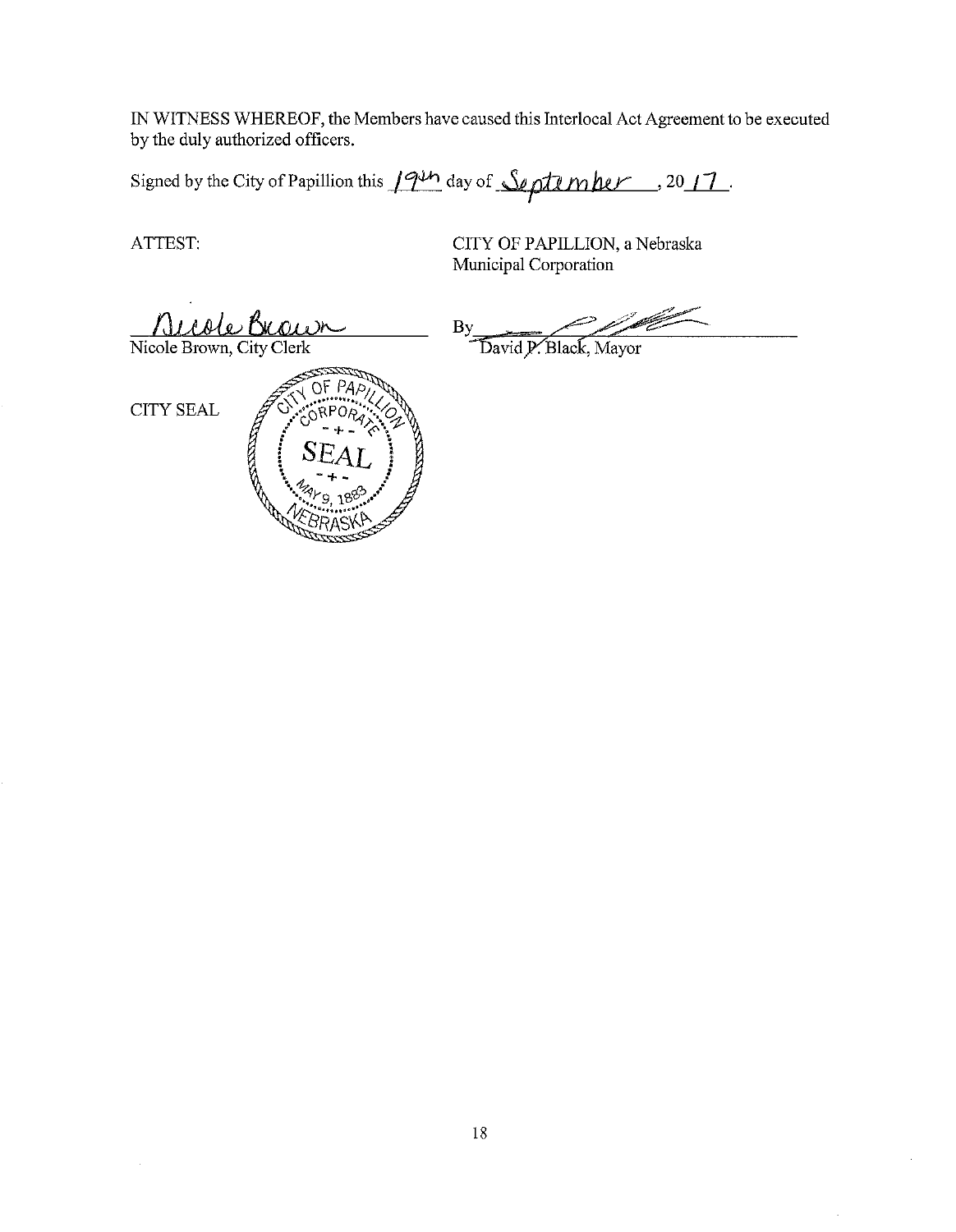Signed by the City of La Vista this  $19<sup>46</sup>$  day of September, 2017.

ATTEST: Pamela A. Buethe, City Clerk

 $\sim$  of L4  $\mu$ **CITY SEAL** SEA

CITY OF LA VISTA a-Nebraska Municipal Corporation  $By$ Douglas Kindig, Mayor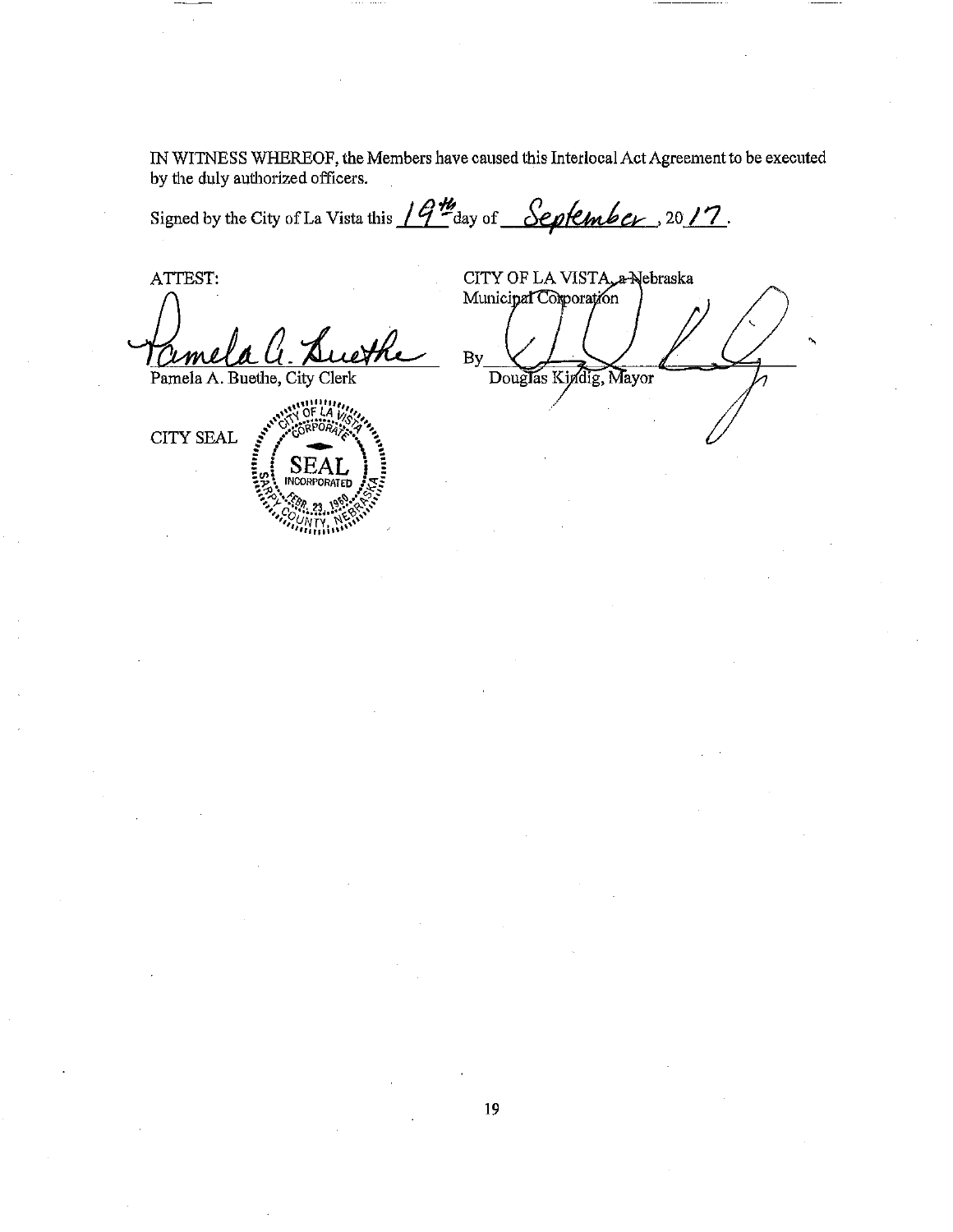Signed by the City of Gretna this  $(9)$ <sup>+</sup> $\Delta$ <sub>day of  $\frac{Sepkmb\ell\gamma}{\ell}$ , 20  $\Box$ .</sub>

ATTEST:

CITY SI

 $\mathcal{U}$ Tammy L. Tisda

OF GA

Sea

CITY OF GRETNA, a Nebraska Municipal Corporation

By

James W. Timmerman, Mayor